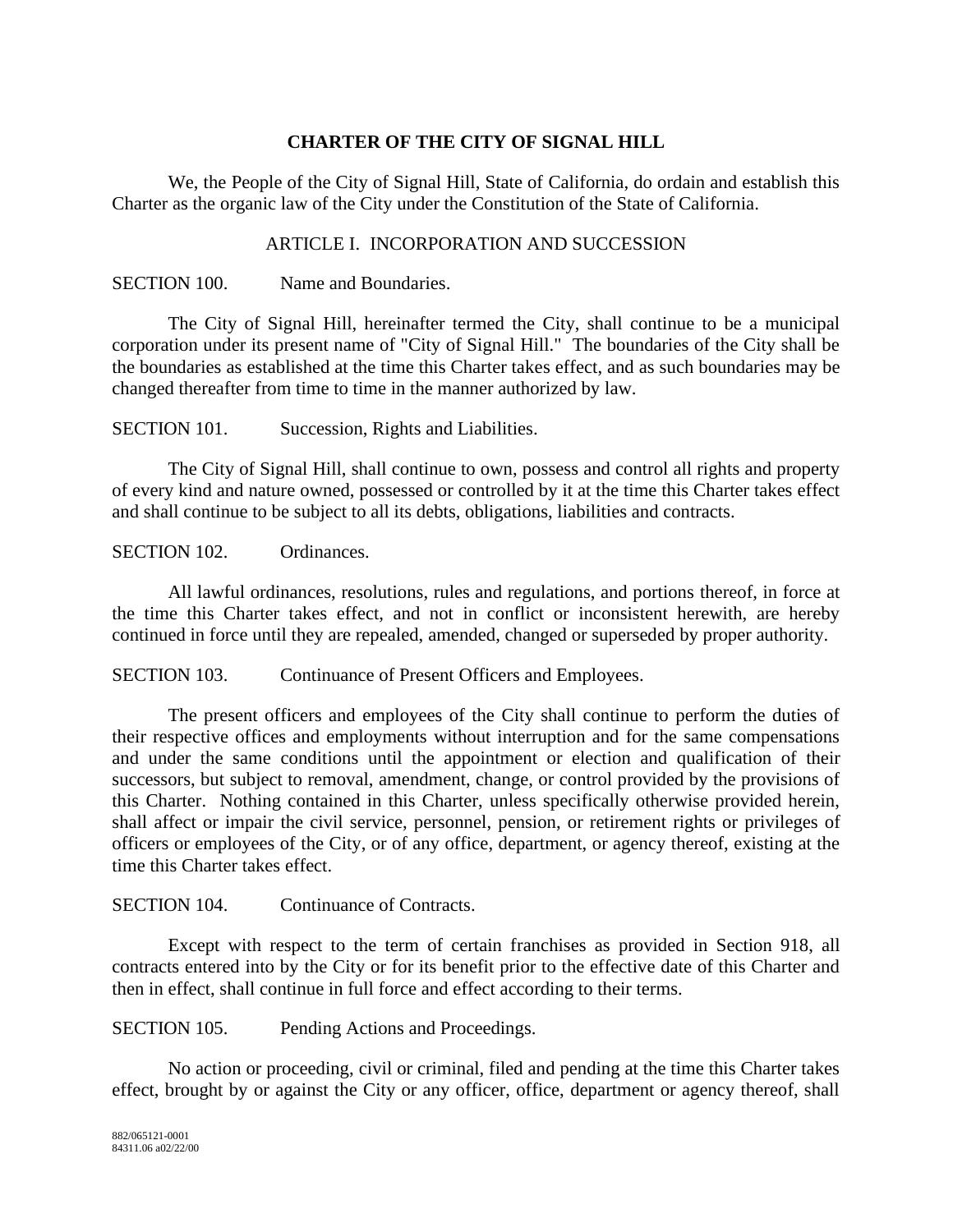be affected or abated by the adoption of this Charter or by anything contained in the Charter, but all such actions or proceedings may be continued notwithstanding that functions, powers, and duties of any officer, office, department or agency a party thereto, may be assigned or transferred by or under this Charter to another officer, office, department or agency, but in that event the same may be prosecuted or defended by the head of the office, department or agency to which such functions, powers and duties have been assigned or transferred by or under this Charter.

SECTION 106. Seal.

The City shall have an official seal, which may be changed from time to time by ordinance. The seal of the City at the time this Charter takes effect shall continue to be the official seal of the City until changed as provided herein.

SECTION 107. Validity.

If any article, sections, sentence, clause or portion of this Charter is for any reason held to be invalid or unconstitutional by any court of competent jurisdiction, such portion shall be deemed a separate, distinct and independent provision and such holding shall not affect the validity of the remaining portions thereof.

SECTION 108. Effective Date of Charter.

This Charter shall take effect upon its approval by the Legislature after it has been ratified by the qualified voters of the City in the manner set forth in the Constitution of the State of California.

SECTION 109. Amendment.

Any proposal for the amendment, revision, or repeal of this Charter or any portion thereof may be proposed by majority vote of the city council, or by initiative by the People of the City of Signal Hill. No such proposal shall be effective until approved by a majority vote of the voters voting at an election on the question, and until filed with the Secretary of State of the State of California. In the event of any conflict between this section and Article XI, § 3 of the California Constitution, as may be amended, the latter shall govern.

#### ARTICLE II. POWERS OF CITY

SECTION 200. Powers.

The City shall have the power to make and enforce all laws and regulations in respect to municipal affairs, subject only to such restrictions and limitations as may be provided in this Charter and in the Constitution of the State of California. The City shall also have the power to exercise, or act pursuant to any and all rights, powers, privileges or procedures, heretofore, or hereafter established, granted or prescribed by any law of the State, by this Charter, or by other lawful authority, or which a municipal corporation might or could exercise, or act pursuant to, under the Constitution of the State of California. The enumeration in this Charter of any particular power shall not be held to be exclusive of, or any limitation upon, the generality of the foregoing provisions. This Charter shall be liberally construed to vest the City with all legal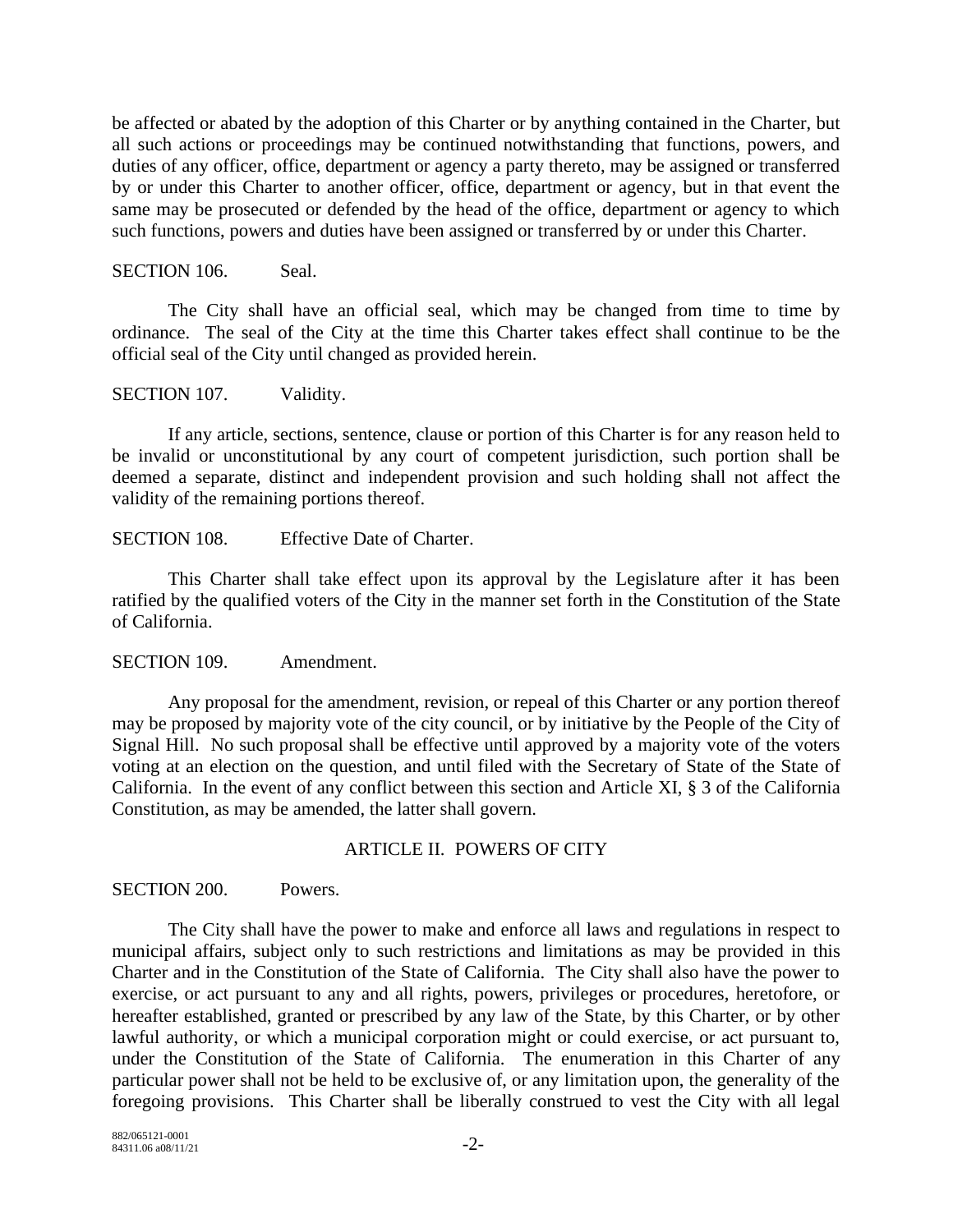authority and powers necessary to protect the health, safety, and general welfare of all of the citizens of the City.

SECTION 201. Procedures.

The City shall have the power to and may act pursuant to any procedure established by any law of the State, unless a different procedure is required by this Charter.

SECTION 202. Form of Government.

The municipal government established by this Charter shall be known as the "Council-Manager" form of government.

SECTION 203. Intergovernmental Relations.

The City may exercise any of its authority and may perform any of its powers jointly, or in cooperation with, one or more other cities, counties, states, the United States, or any political subdivisions, civil divisions, or agencies thereof, or any other governmental entity.

SECTION 204. Establishment of Specialized Agencies or Authorities.

The City shall have the power to establish a redevelopment agency, housing authority, economic development authority, special district, or other agency or authority of specialized expertise or application to the full extent as may be permitted by state or federal law, in order to carry out the business of the City or otherwise advance the health, safety, or general welfare of its citizens. All specialized agencies created by the City and in existence on the effective date of this Charter shall continue to perform their duties and operate pursuant to their existing legal authority, unless and until the city council may otherwise provide by ordinance or resolution.

SECTION 205. Reserved

#### ARTICLE III. ELECTED OFFICERS

SECTION 300. Powers Vested in the city council.

All powers of the City shall be vested in the city council except as otherwise provided in this Charter.

SECTION 301. Officers.

The elective officers of the City shall consist of a city clerk, a city treasurer, and a city council of five members, one of whom shall be the mayor. Each elected officer shall be elected from the City at large and shall be all of the following: (i) a citizen of the United States; (ii) 18 years of age or older; and (iii) a registered voter and resident of the City for at least 29 days prior to the date of filing nomination papers. Each elected officer shall continue to reside in the City for the duration of his or her tenure. Subject to the term requirements for councilmembers provided in this Charter being applicable to all elected officers, all elected officers shall serve for a term of four years and until their respective successors are elected and qualified.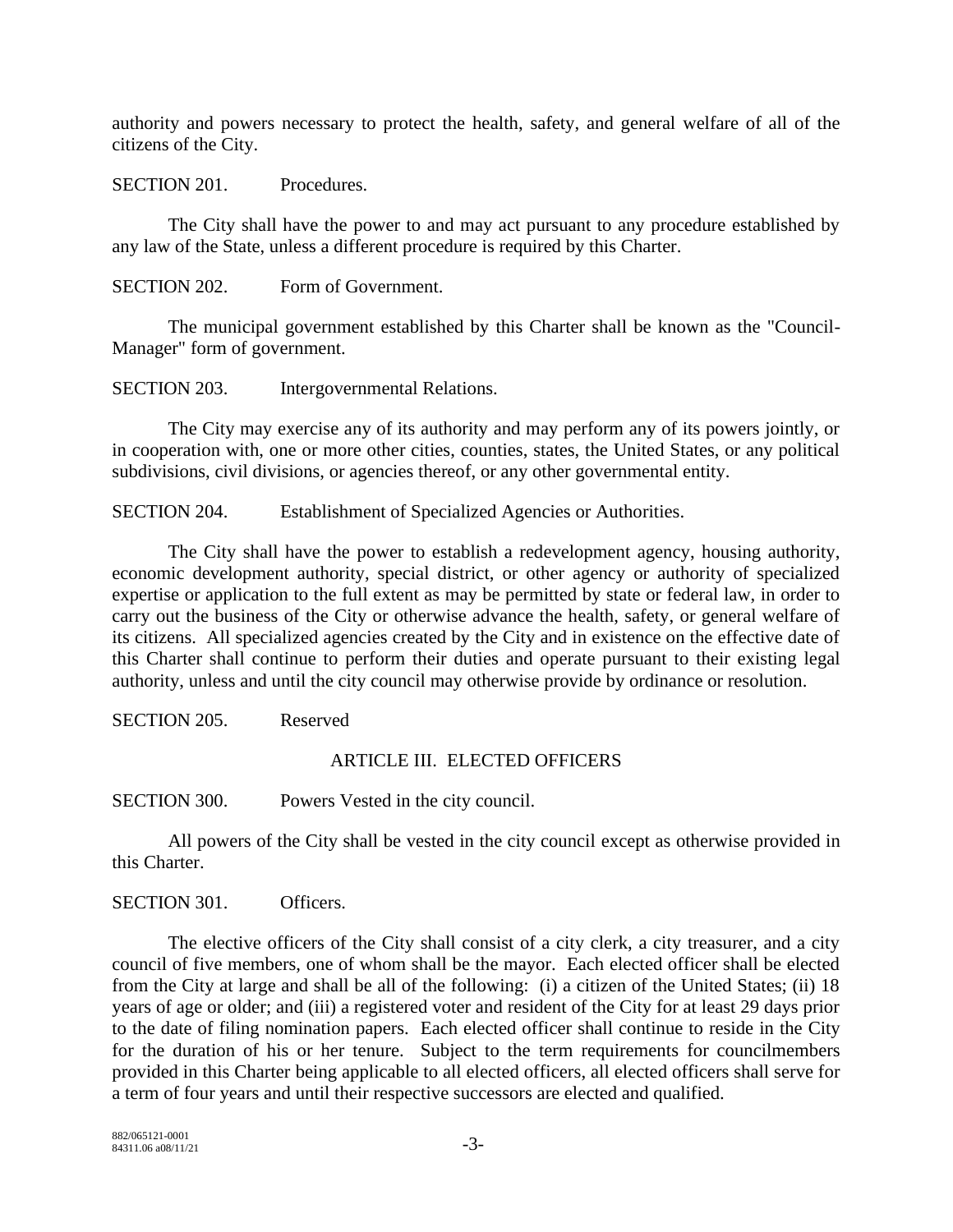The five members of the city council in office at the time this Charter takes effect shall continue in office until the termination of their current terms.

Those city councilmembers who are serving existing terms as of the effective date of this Charter and who were elected at the March 4, 1997 general municipal election shall serve terms until no later than the third Tuesday in March, 2001. Those city councilmembers who are serving existing terms as of the effective date of this Charter and who were elected at the March 2, 1999 general municipal election shall serve terms until no later than the third Tuesday in March, 2003. Those city councilmembers who were elected at the March 7, 2017 general municipal election shall serve terms until no later than the certification and installation of their successors elected at the general municipal election held on November 3, 2020. Those city councilmembers who were elected at the March 5, 2019 general municipal election shall serve terms until no later than the certification and installation of their successors elected at the general municipal election held on November 8, 2022. All city council offices filled by general municipal election occurring after the effective date of this Charter shall be for a term of four years (with the exception of terms for city councilmembers elected at the March 7, 2017 and March 5, 2019 general municipal elections as provided herein), and shall be elected at the general municipal election each fourth year thereafter.

The term of each member of the city council shall commence upon the installation of that member, which shall occur no more than twenty-one (21) days after the date of the council meeting when certification occurs of the related general municipal election Ties in voting among candidates for office shall be settled by drawing by lot or by special election as the City Council shall determine by ordinance or resolution to be conducted pursuant to procedures which may be established by ordinance. City council may, by ordinance or resolution passed no later than thirty (30) days prior to election, determine whether ties in voting among candidates shall be settled by drawing by lot, by special election, or by other means.

## SECTION 302. The Mayor; Vice Mayor.

At the first regular city council meeting following a general municipal election in which newly elected councilmembers are sworn and seated, and at the first regular city council meeting following the anniversary of that date for any year in which no general municipal election is held, the city council shall designate one of its members as mayor and one of its members as vice mayor, whom shall serve in such capacity at the pleasure of the city council. The vice mayor shall perform the duties of the mayor during any period of the mayor's absence or disability.

The mayor shall be the head of the City for all ceremonial purposes. The mayor shall serve as the primary, but not exclusive, spokesperson of the City. The mayor shall perform such other duties consistent with his or her office as may be prescribed by this Charter, or as may be imposed by the city council.

#### SECTION 303. Eligibility.

No person shall be eligible to hold an elective office unless he or she is, at the time of issuance of nomination papers for the elective office, an elector of the City, or of territory annexed thereto. Any elective officer of the City who shall accept or retain any other elective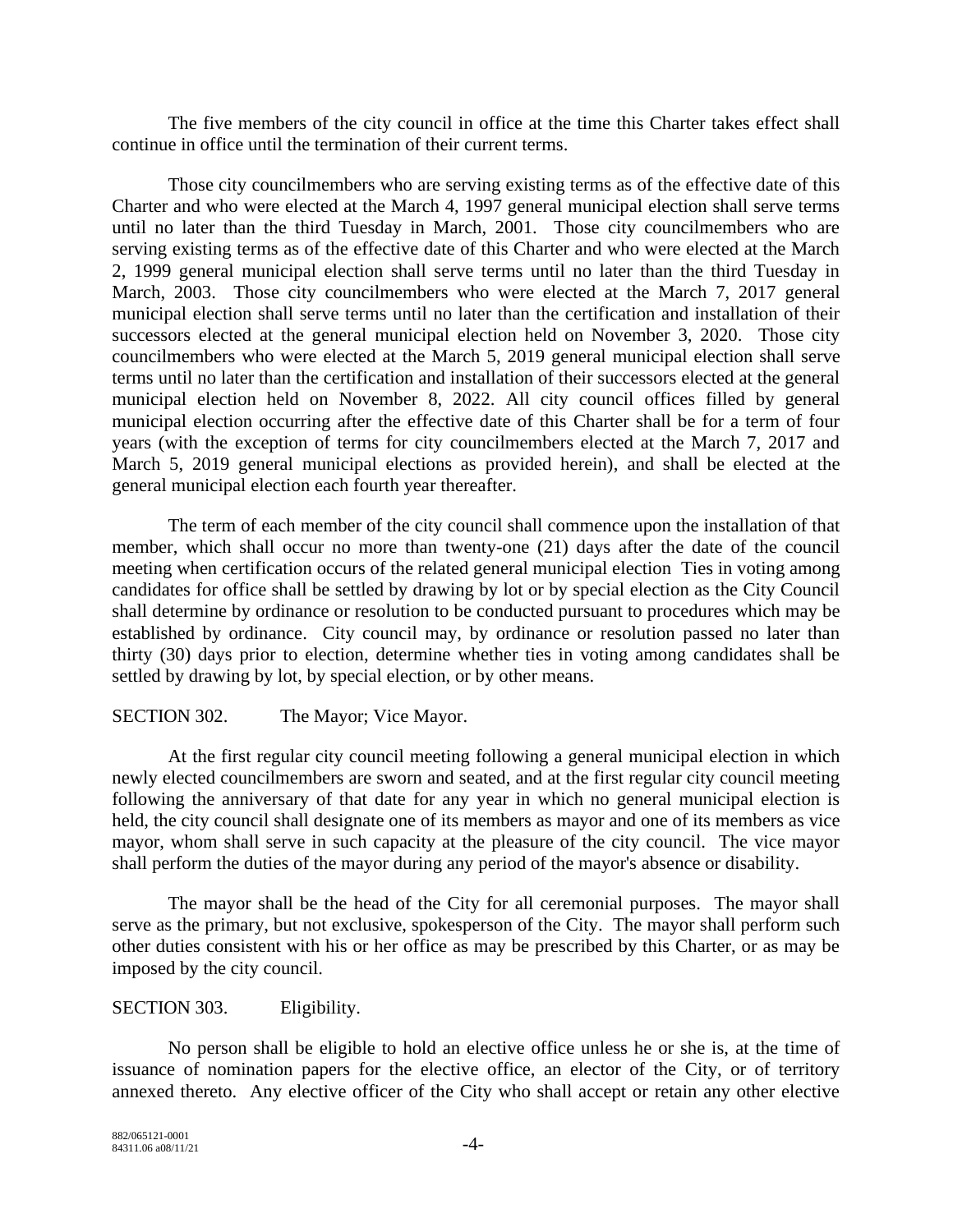public office, or any other public office whose duties are incompatible with the duties of a member of the city council of the City, except as may be otherwise provided by this Charter, shall be deemed thereby to have vacated his or her office under the City government.

#### SECTION 304. Compensation.

The members of the city council shall receive such compensation for their services as may be established by ordinance. Those members of city council in office on the effective date of this Charter shall continue to be compensated at the level of compensation effective immediately prior to the effective date of this Charter, and shall continue to be compensated at such level for the remainder of their terms. No ordinance of the city council shall increase the compensation of any member of the council during that member's term of office, provided that nothing herein shall prevent the adjustment of the compensation of all members of a council serving staggered terms whenever one or more members of such council becomes eligible for a salary increase by virtue of beginning a new term of office. Each member of the city council shall receive reimbursement on order of the city council for council-authorized traveling and other expenses when on official duty.

#### SECTION 305. Vacancies.

If a member of the city council is absent from all regular meetings of the city council for a period of 60 days consecutively from and after the last regular city council meeting attended by such member, unless such absence is by permission of the city council expressed in its official minutes, or is convicted of any felony, any offense involving a violation of his or her official duties, or a crime involving moral turpitude, or ceases to be an elector of the City, the office shall become vacant. The city council shall declare the existence of any such vacancy, and the office shall be deemed vacant from the date of such declaration.

A vacancy in the city council, from whatever cause, may be filled by appointment by a majority of the remaining members of the city council, or by special election. Any person appointed or elected to fill a vacancy in the city council shall serve the remaining unexpired term of the office. In the event it shall fail to fill a vacancy by appointment within forty-five days after such office shall become vacant, the city council shall cause an election to be held forthwith to fill such vacancy. If city council calls a special election to fill the vacancy, the city council may make an interim appointment to fill the vacancy until the date of the special election. The times and procedures for the calling of any special election to fill a city council vacancy may be established by ordinance.

#### SECTION 306. Interference in Administrative Service.

Except as otherwise provided in this Charter, neither the city council nor any of its members shall interfere with the execution by the city manager of his or her powers and duties. Except for the purpose of inquiry, the city council and its members shall deal with the administrative service under the city manager solely through the city manager, and neither the city council nor any member thereof shall give orders to any subordinates of the city manager, either publicly or privately.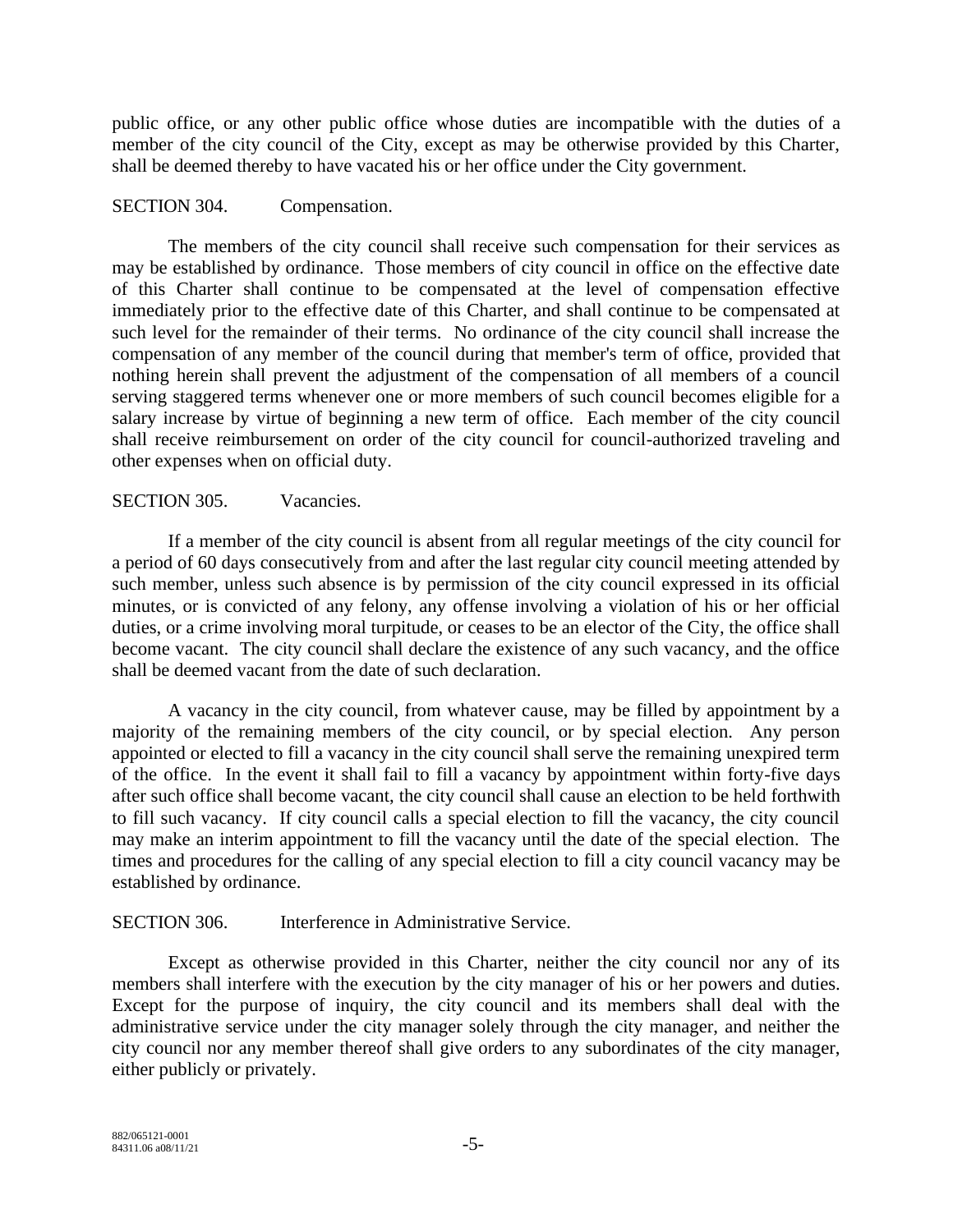#### SECTION 307. Regular Meetings.

Unless otherwise provided by ordinance, or resolution of the city council, the city council shall hold regular meetings at least twice each month. City council meetings shall be held at such times as it shall fix by ordinance or resolution and the city council may adjourn or readjourn any regular meeting to a date and hour certain which shall be specified in the order of adjournment and when so adjourned each adjourned meeting shall be a regular meeting for all purposes. If the hour to which a meeting is adjourned is not stated in the order of adjournment, such meeting shall be held at the hour for holding regular meetings. If at any time any regular meeting falls on a holiday, such regular meeting shall be held on the next business day.

#### SECTION 308. Special Meetings.

Special meetings may be called at any time by the mayor, or by three members of the city council, by written notice delivered personally to each member at least twenty-four hours before the time specified for the proposed meeting. A special meeting may also be validly held without the giving of such written notice, if required to be held by this Charter or if all members shall give their consent, in writing, to the holding of such meeting and such consent is on file in the office of the city clerk at the time of such meeting. At any special meeting only such matters may be acted upon as are referred to in such written notice or consent.

#### SECTION 309. Place of Meetings.

Unless otherwise provided by ordinance or resolution of the city council, all meetings shall be held in the council chambers of the city hall, or in such place to which any such meeting may be adjourned, and except for any closed sessions permitted under the laws of the State of California shall be open to the public. If, by reason of fire, flood or other emergency, it shall be unsafe to meet in the place designated, the meetings may be held for the duration of the emergency at such place as is designated by the mayor, or, if he or she is unable or should fail to act, by three members of the city council.

#### SECTION 310. Quorum; Proceedings.

Three members of the city council shall constitute a quorum to do business, but a less number may adjourn from time to time. In the absence of all the members of the city council from any regular meeting or adjourned regular meeting, the city clerk may declare the meeting adjourned to a stated day, hour, and place. Notice of a meeting adjourned by less than a quorum or by the clerk shall be given by the clerk or may be waived by consent in the same manner as specified in this Charter for the giving or waiving of notice of special meetings of the city council, but need not specify the matters to be acted upon. The city council shall judge the qualifications of its members as set forth by the Charter. It shall judge all election returns. It may establish rules for the conduct of its proceedings and evict or prosecute any member or other person for disorderly conduct at any of its meetings, or for violation of the rules for conduct of city council proceedings.

Each member of the city council shall have the power to administer oaths and affirmations in any investigation or proceeding pending before the city council. The city council shall have the power and authority to compel the attendance of witnesses, to examine them under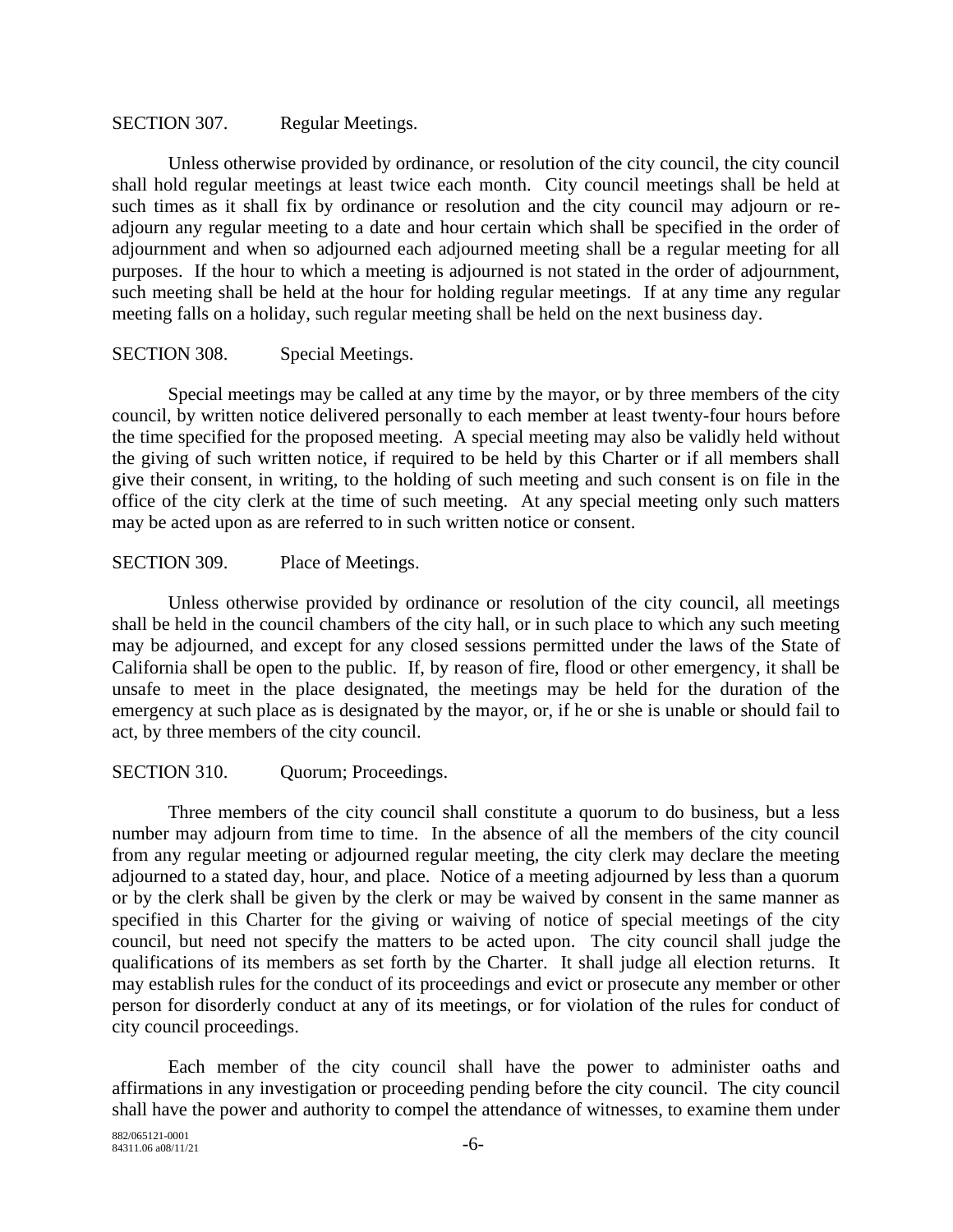oath and to compel the production of evidence before it. Subpoenas may be issued by the city council in the name of the City and be attested by the city clerk. Disobedience of such subpoenas, or the refusal to testify (upon other than constitutional grounds), shall constitute a misdemeanor, and shall be punishable in the same manner as violations of this Charter are punishable.

#### SECTION 311. Citizen Participation.

No person shall be denied the right, personally or through counsel, to address the city council at any regular meeting regarding any item within its subject matter jurisdiction. City council may, by ordinance or resolution, impose reasonable regulations on the exercise of such right to preserve the orderly nature of its proceedings.

#### SECTION 312. Adoption of Ordinances.

With the sole exception of ordinances which take effect upon adoption, referred to in this article, all ordinances shall be first introduced by the city council, and shall be adopted no sooner than five days after the date of their introduction. All ordinances shall be introduced, deliberated, and passed upon at a regular, adjourned regular or special meeting of the city council. At the time of its introduction, an ordinance shall become a part of the proceedings of such meeting, and a copy of the introduced ordinance shall be kept in the custody of the city clerk. At the time of adoption of an ordinance, it shall be read in full, unless after the reading of the title thereof, the further reading thereof is waived by unanimous consent of the councilmembers present. In the event that any ordinance is altered after its introduction, the same shall not be finally adopted except at a regular or adjourned regular meeting held not less than five days after the date upon which such ordinance was so altered. The correction of typographical or clerical errors shall not constitute the making of an alteration within the meaning of the foregoing sentence.

No order for the payment of money shall be adopted or made at any meeting other than a regular, adjourned regular, or special meeting.

Unless a higher vote is required by other provisions of this Charter, or by the laws of the State of California which supersede this Charter, the affirmative votes of at least three members of the city council shall be required for the enactment of any ordinance, or for the making or approving of any order for the payment of money, or for entering into any contract where the amount to be paid by the City exceeds fifty thousand dollars (\$50,000), or such other amount as the city council may establish by ordinance. All ordinances shall be signed by the mayor and attested by the city clerk. Resolutions shall also be signed by the mayor, and attested by the city clerk.

Any ordinance declared by the city council to be necessary as an emergency measure for preserving the public peace, health or safety, and containing a statement of the reasons for its urgency, may be introduced and adopted at one and the same meeting if passed by at least four affirmative votes.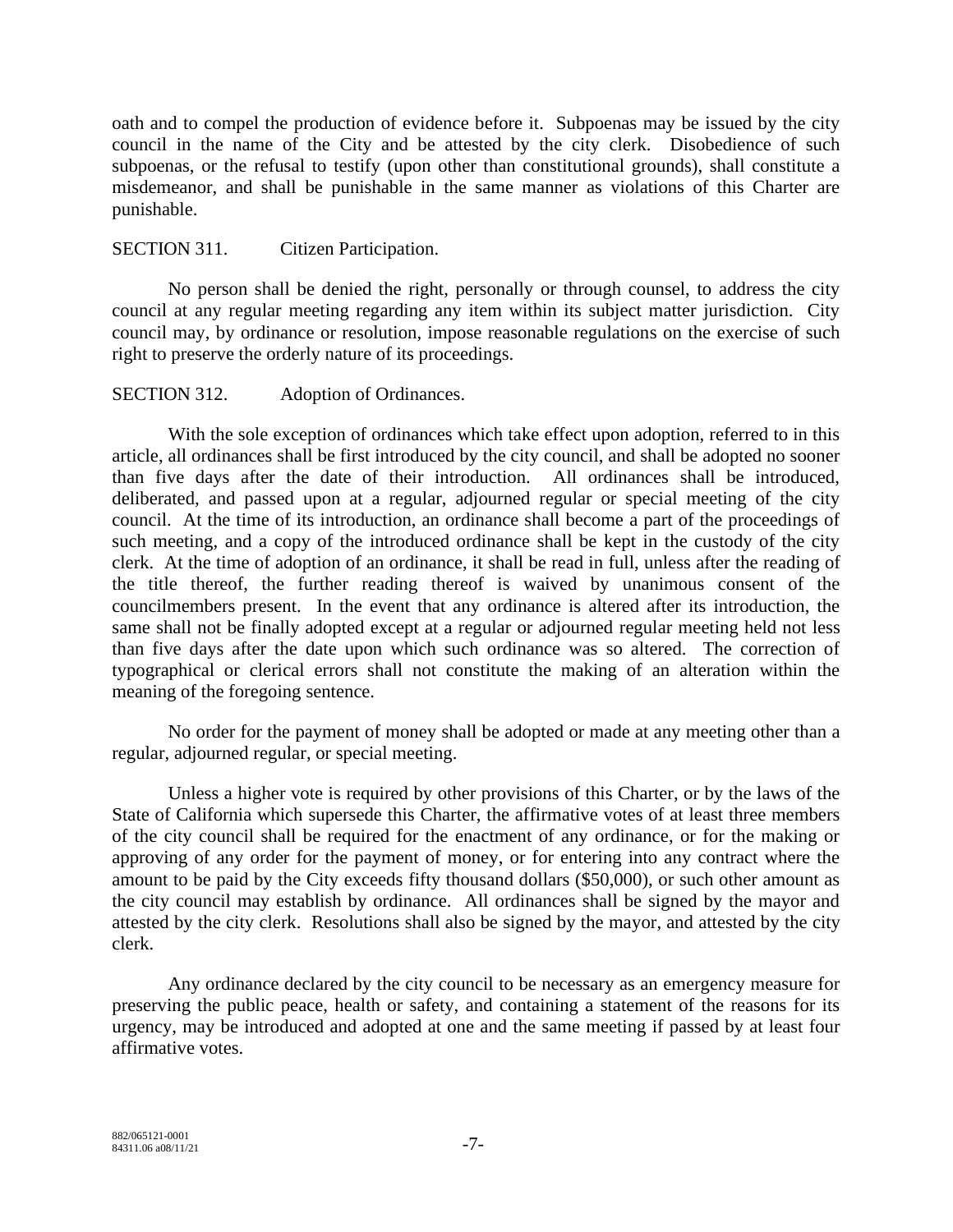#### SECTION 313. Ordinances, Publication.

The city clerk shall cause each ordinance or a summary of each ordinance to be published at least once in a newspaper of general circulation in the City or by such other method of publication permitted by the then-existing law, within fifteen days after its adoption.

#### SECTION 314. Codification of Ordinances.

Any or all ordinances of the City which have been enacted and published in the manner required at the time of their adoption, and which have not been repealed, may be compiled, consolidated, revised, indexed and arranged as a comprehensive ordinance code, and such code may be adopted by reference, with the same effect as an ordinance, by the passage of an ordinance for such purpose. Such code need not be published in the manner required for other ordinances, but not less than three copies thereof shall be filed for use and examination by the public in the office of the city clerk prior to the adoption thereof. Amendments to the code shall be enacted in the same manner as ordinances.

Detailed regulations pertaining to the construction of buildings, plumbing and wiring, mechanical devices, abatement of dangerous buildings, or similar matters consisting of part of a uniform code adopted by the County of Los Angeles, or generally adopted on a state-wide or region-wide basis, when arranged as a comprehensive code, may likewise be adopted by reference to the full extent permitted by the general laws of the State of California, and pursuant to procedures established therein. Maps, charts and diagrams also may be adopted by reference in the same manner.

SECTION 315. Ordinances, When Effective.

No ordinance shall become effective until thirty days from and after the date of its adoption, except the following, which shall take effect immediately upon adoption:

(a) An ordinance calling or otherwise relating to an election.

(b) An improvement proceeding ordinance adopted under some special law or procedural ordinance relating thereto.

(c) An ordinance declaring the amount of money necessary to be raised by taxation, or fixing the rate of taxation, or levying the annual tax upon property.

(d) An emergency ordinance adopted in the manner provided for in this article.

SECTION 316. Ordinances; Violation; Penalty.

The city council may designate the violation of any ordinance of the City to constitute a misdemeanor or an infraction. Unless specifically designated as an infraction, a violation of any ordinance of the city shall constitute a misdemeanor and may be prosecuted in the name of the people of the State of California or may be redressed by civil action. The maximum fine or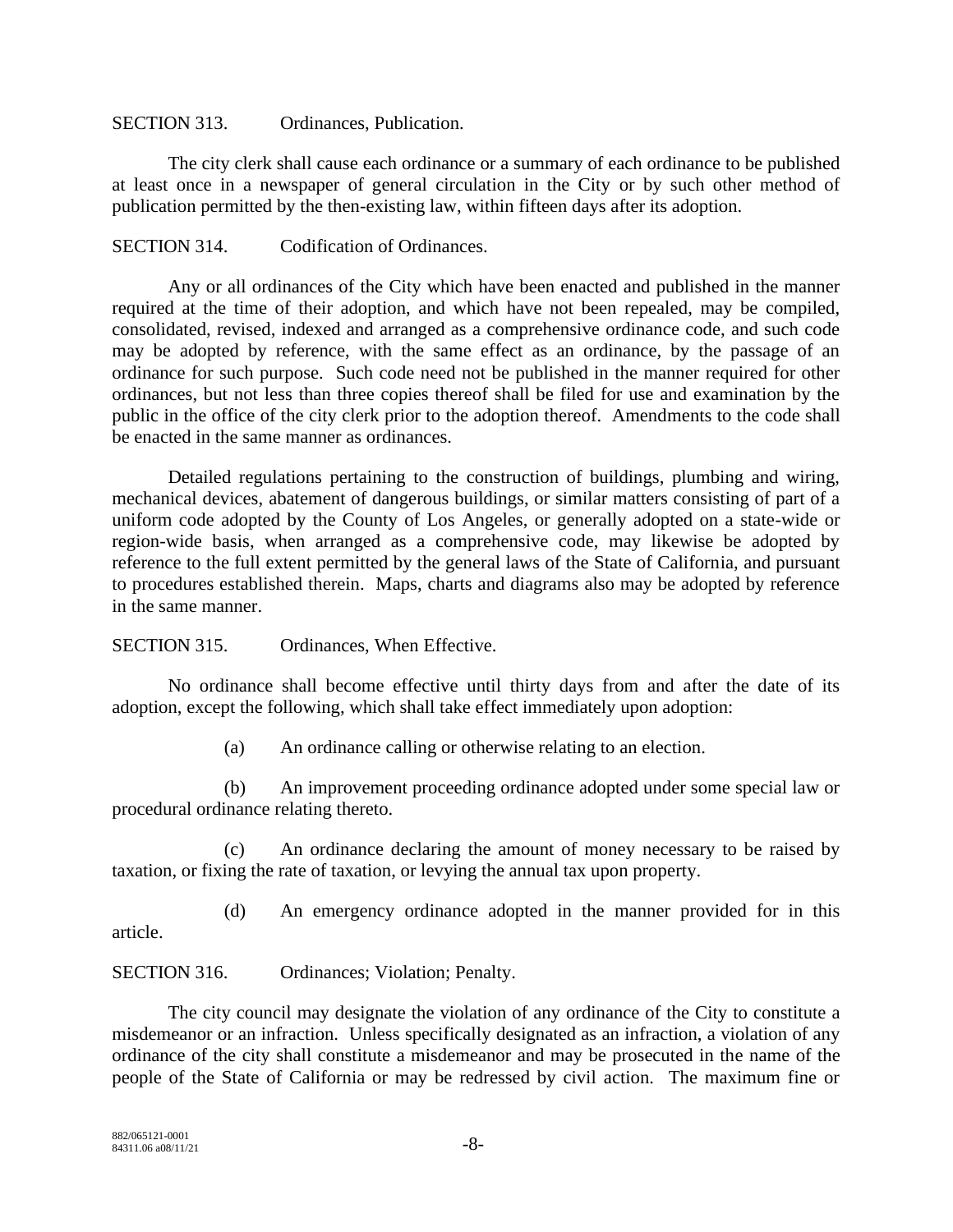penalty for any violation of a city ordinance, whether a misdemeanor or an infraction, shall be as established by ordinance, resolution, or minute order of the city council.

SECTION 317. Publishing of Legal Notices.

The city clerk shall cause all legal notices to be published in a newspaper of general circulation within the City or by such other method of publication permitted by the then-existing law, pursuant to procedures which may be adopted by the city council by ordinance or resolution.

In the event there is no newspaper of general circulation published and circulated in the City, then all legal notices or other matter may be published by posting copies thereof in at least three public places in the City, or by such other method of publication permitted by the thenexisting law.

No defect or irregularity in proceedings taken under this section, or failure to designate an official newspaper, shall invalidate any publication where the same is otherwise in conformity with this Charter, an ordinance, or other law.

SECTION 318. City Clerk, Powers and Duties.

There shall be a city clerk who shall have power and shall be required to:

(a) Attend in person or through authorized representative, all meetings of the city council and be responsible for the recording and maintaining of a full and true record of all of the proceedings of the city council in books that shall bear appropriate titles and be devoted to such purpose.

(b) Maintain records, in which shall be recorded respectively all ordinances, with the certificate of the clerk annexed to each thereof stating the same to be the original or a correct copy, and as to an ordinance requiring publication, stating that the same has been published or posted in accordance with this Charter; and keep all books properly indexed and open to public inspection when not in actual use.

(c) Have the responsibility for records management of official actions of the city council, including contracts, bonds, deeds, and other recorded instruments.

(d) Be the custodian of the seal of the City.

(e) Administer oaths or affirmations, take affidavits and depositions pertaining to the affairs and business of the City and certify copies of official records.

(f) Be ex-officio assessor, unless the city council has availed itself, or does in the future avail itself, of the provisions of the general laws of the State relative to the assessment of property and the collection of city taxes by county officers, or unless the city council by ordinance provides otherwise.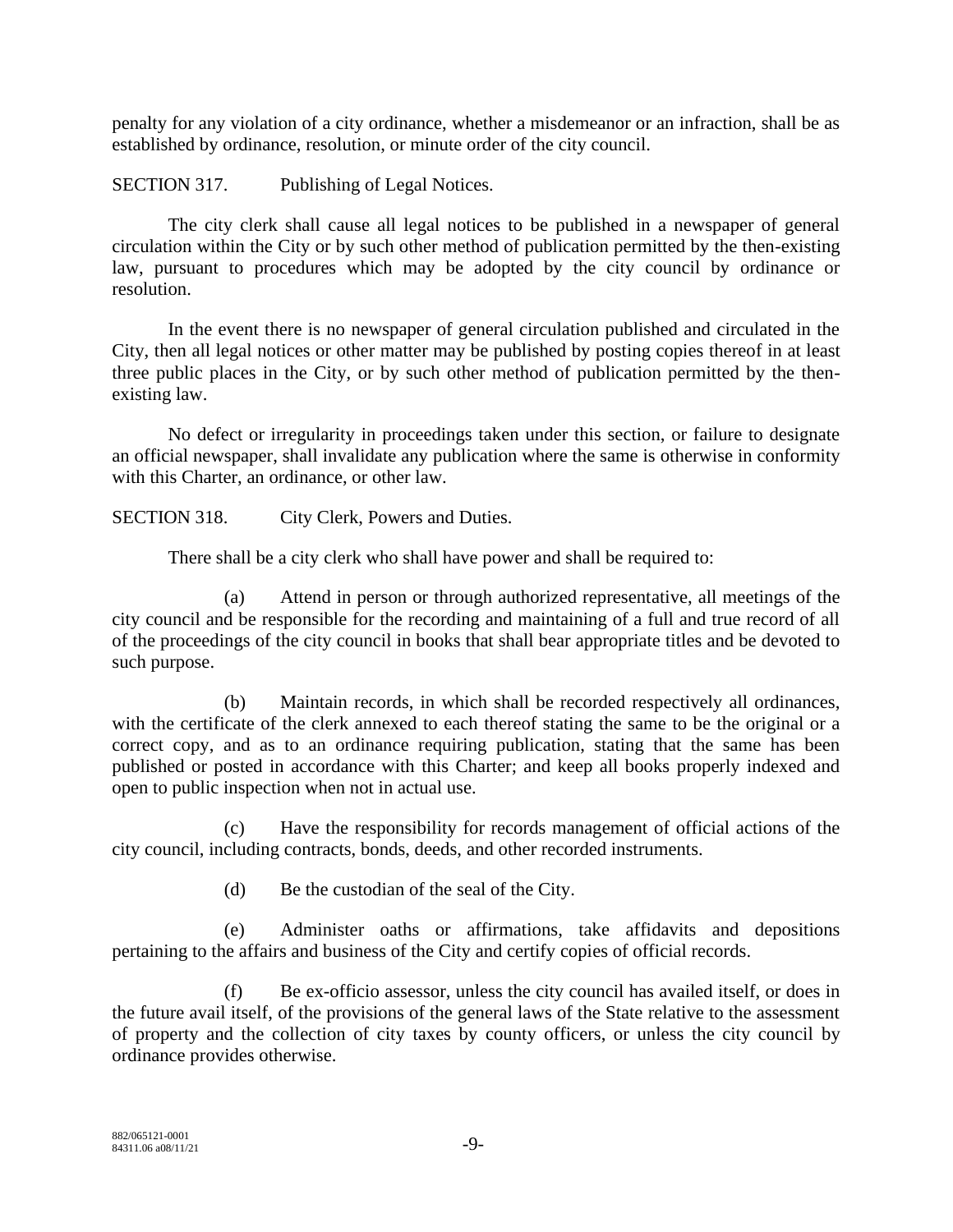(g) Serve as the election official of the City and have charge of all City elections.

(h) Serve as the City's agent for service of process.

(i) Perform such other duties consistent with this Charter as may be required by ordinance or resolution of the city council.

Any duties of the city clerk can be assigned by the city clerk to the city manager or the deputy city clerk. The city clerk shall receive such compensation for his or her services as may be established by ordinance. The city clerk in office on the effective date of this Charter shall continue to be compensated at the level of compensation effective immediately prior to the effective date of this Charter, and shall continue to be compensated at such level for the remainder of his or her term. The city clerk shall receive reimbursement on order of the city council for council-authorized traveling and other expenses when on official duty.

SECTION 319. City Treasurer, Powers and Duties.

There shall be a city treasurer who shall have the legal responsibility to:

(a) Receive and safely keep all money which is transmitted to the City or any of its officers and issue a receipt to the payor for each remittance received.

(b) Comply with all laws governing the deposit and securing of public funds and the handling of trust funds in his or her possession.

(c) Prepare as of the end of each day a summary of the moneys received, which summary shall state the fund into which the payments have been credited and the source thereof, and submit the same to the finance director.

(d) Pay out money only on warrants signed by legally designated persons.

(e) Submit to the finance director a written report at the end of each month accounting for all moneys received and disbursements made during such month and setting forth the fund balances as of the end of such month and file a copy of such report with the city clerk whom shall present the same to the city council at its next regularly scheduled meeting.

(f) Perform such other duties consistent with this Charter as may be required by the city council.

Any duties of the city treasurer can be assigned by the city treasurer to the director of finance. The city treasurer shall receive such compensation for his or her services as may be established by ordinance. The city treasurer in office on the effective date of this Charter shall continue to be compensated at the level of compensation effective immediately prior to the effective date of this Charter, and shall continue to be compensated at such level for the remainder of his or her term. The city treasurer shall receive reimbursement on order of the city council for council-authorized traveling and other expenses when on official duty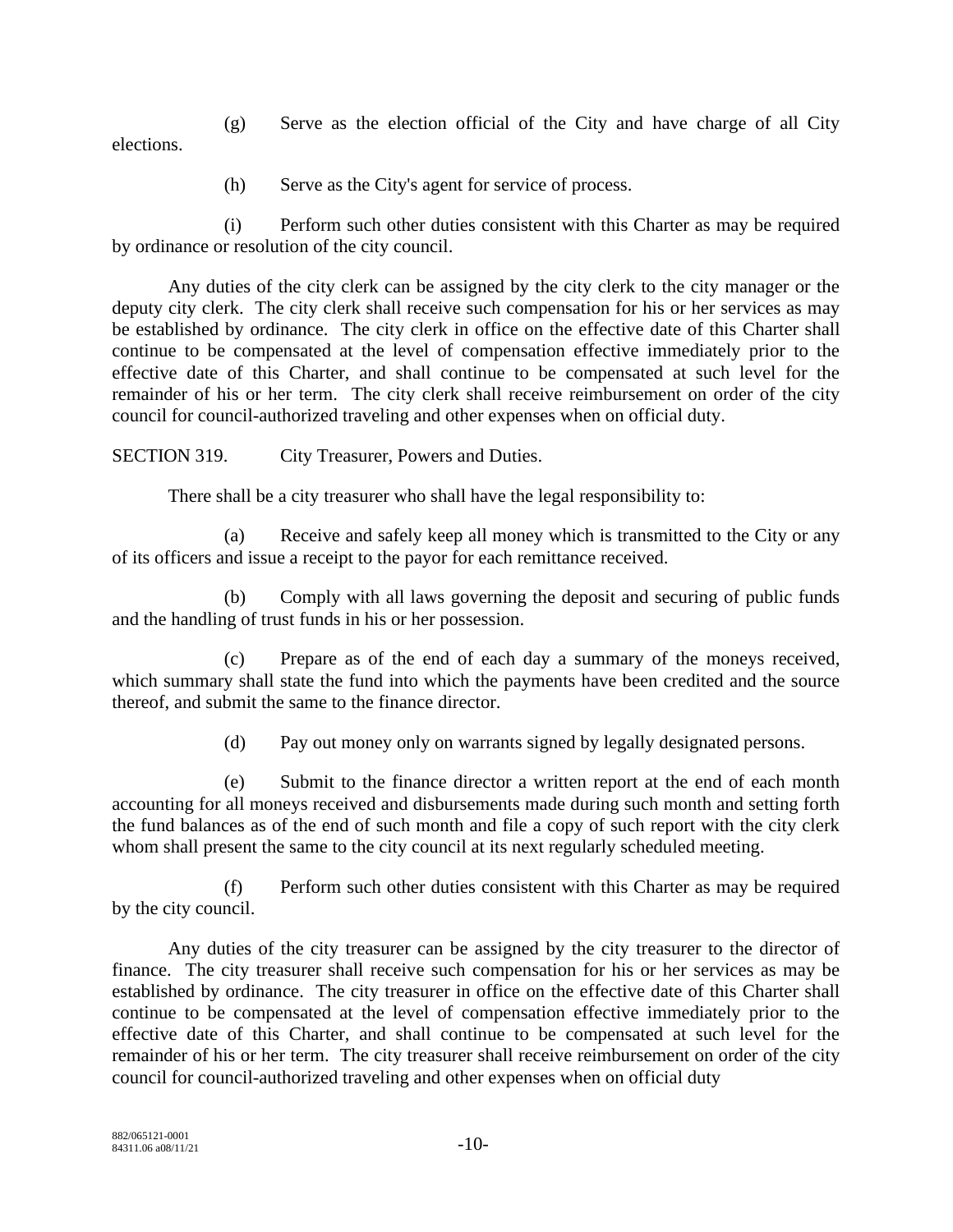#### ARTICLE IV. CITY COUNCIL APPOINTED OFFICERS; CITY MANAGER AND CITY ATTORNEY

#### SECTION 400. City Manager.

There shall be a city manager who shall be the chief administrative officer of the city. The city council shall appoint, by an affirmative vote of at least three of its members, the person that it believes to be best qualified on the basis of his or her executive and administrative qualifications, with special reference to experience in, and knowledge of, accepted practice with respect to the duties of the office as set forth in this Charter. The city manager shall serve at the pleasure of the city council.

SECTION 401. Eligibility.

No person shall be eligible to receive appointment as city manager while serving as a member of the city council nor within one year after he or she has ceased to be a member of the city council.

SECTION 402. Compensation and Bond.

The city council shall be authorized to enter into a contract of employment with the city manager. The city manager shall have no vested or procedural rights in connection with his or her employment as city manager, except as may be granted by city council through contract or otherwise. The city manager shall be paid a salary commensurate with his or her responsibilities as chief administrative officer of the city, which salary shall be established by ordinance or resolution, or by contract with the city manager.

The city manager shall furnish a corporate surety bond conditioned upon the faithful performance of his or her other duties in such form and in such amount as may be determined by the city council.

SECTION 403. City Manager, Powers and Duties.

The city manager shall be the head of the administrative branch of the city government. The city manager shall be responsible to the city council for, and shall have jurisdiction over, the proper administration of all affairs of the City except those delegated by this Charter to the city attorney or other appointive boards or commissions. Without limiting the foregoing general grant of powers, responsibilities and duties, the city manager shall have power and be required to:

(a) Appoint, suspend or remove, subject to the provisions of this Charter including the personnel system provisions thereof, officers of the City except elective officers and those department heads and officers the power of whose appointment is vested by this Charter in the city council or in other appointive boards or commissions, and approve or disapprove all proposed appointments and removals of subordinate employees by those department heads who are appointed by the city manager.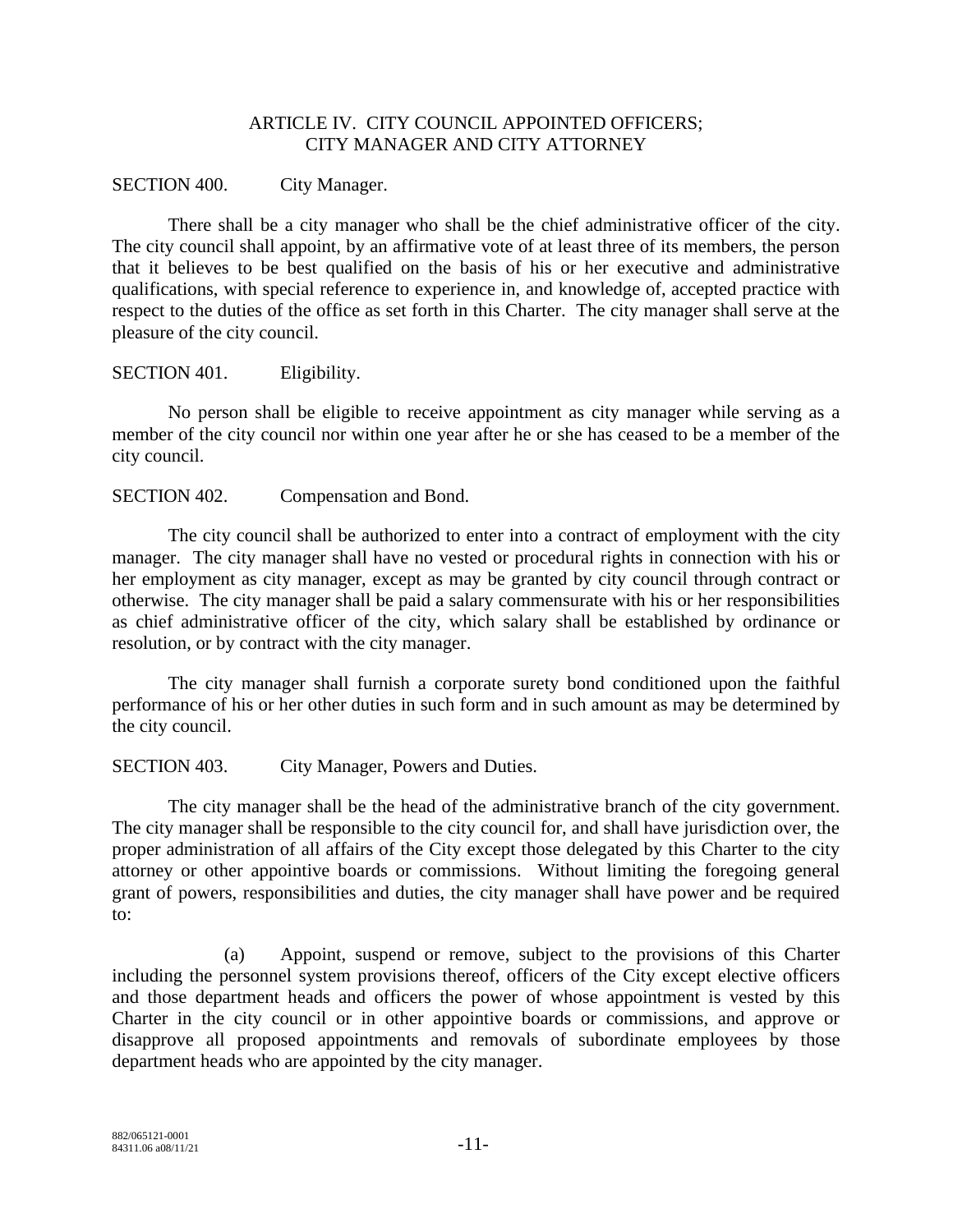(b) Prepare the budget annually, submit such budget to the city council and be responsible for its administration after its adoption.

(c) Prepare and submit to the city council as of the end of the fiscal year a comprehensive report on the finances and administrative activities of the City for the preceding fiscal year.

(d) Keep the city council advised of the financial condition and future needs of the City and make such recommendations as may seem appropriate.

(e) Prepare rules and regulations governing the contracting for, purchasing, storing, distribution, or disposal of all supplies, materials and equipment required by any office, department or agency of the city government and recommend them to the city council for adoption.

(f) See that the laws of the State pertaining to the City, the provisions of this Charter and the ordinances of the City are enforced.

(g) Prescribe such general rules and regulations as he or she may deem necessary or proper for the general conduct of the administrative offices and departments of the City under his or her jurisdiction, and exercise control of all such administrative offices and departments and the officers and employees thereof.

(h) Perform such other duties consistent with this Charter as may be required by the city council.

SECTION 404. Meetings.

The city manager or his or her designated representative shall attend all city council meetings, and may attend all meetings of other boards and commissions, and shall be entitled to participate in their deliberations, but shall not have a vote.

SECTION 405. Removal.

The city manager shall not be removed from office during or within a period of ninety days next succeeding any municipal election at which a member of the city council is elected. At any other time the city manager may be removed only at a regular meeting of the city council and upon the affirmative votes of at least three members of the city council. In removing the city manager, the city council shall have absolute discretion, and its actions shall be final. The city manager shall not have any procedural rights entitling him or her to a hearing or other notice prior to termination, except as may be provided by ordinance or contract.

SECTION 406. Interim City Manager.

The city manager may appoint one of the officers or department heads of the City, or any other qualified person, to serve as interim city manager during the temporary absence or disability of the city manager. In the event of the death, resignation or dismissal of the city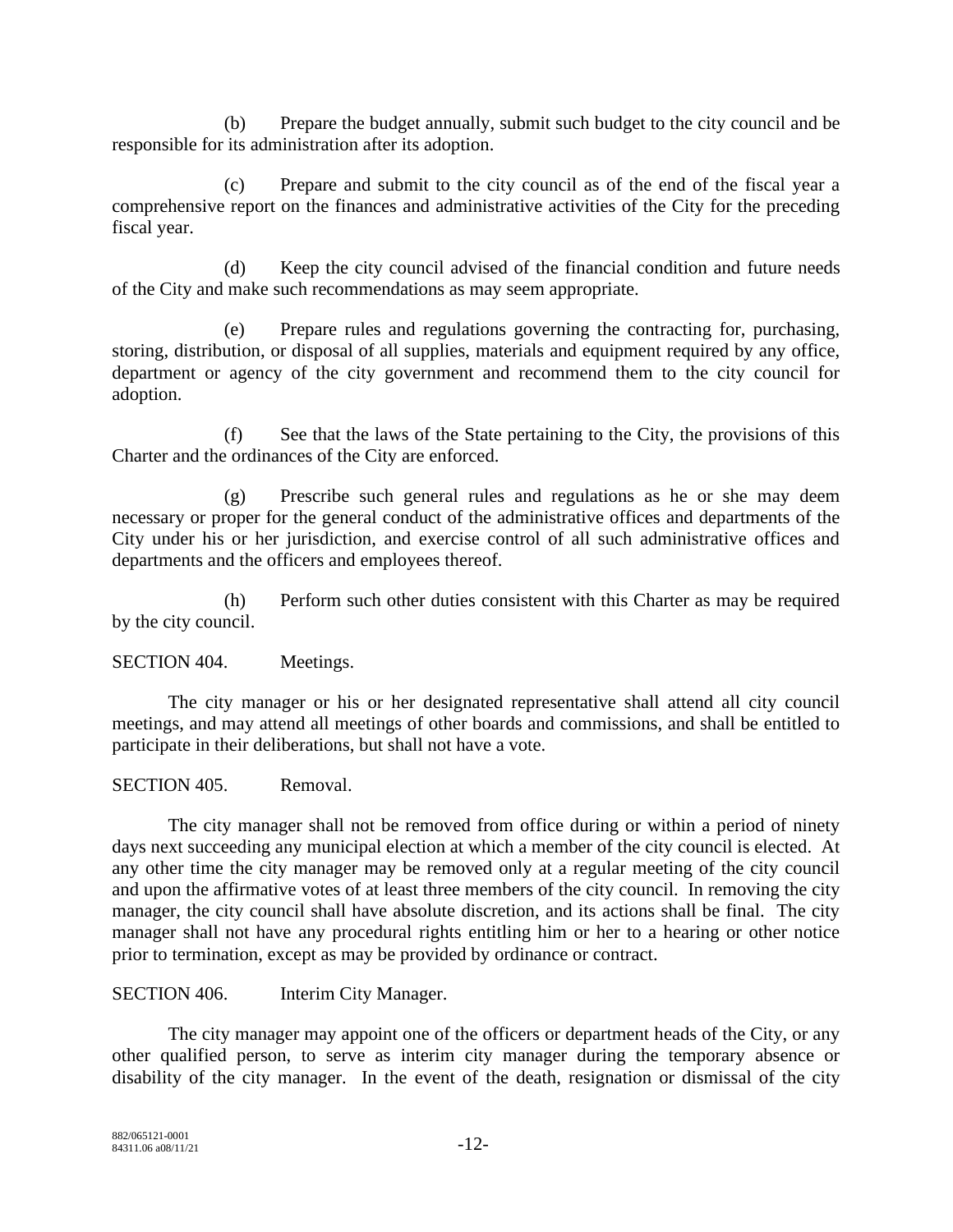manager, the city council may appoint any qualified person to act as interim city manager pending the appointment of a new city manager.

SECTION 407. City Attorney.

There shall be a city attorney, who shall be appointed by and serve at the pleasure of the city council. An affirmative vote of three members of the city council shall be required to appoint or remove the city attorney. To become and remain eligible for city attorney the person appointed shall be an attorney-at-law duly licensed as such under the laws of the State of California, and shall have been engaged in the practice of municipal law for at least five years prior to his or her appointment.

SECTION 408. City Attorney, Powers and Duties.

The city council is authorized to enter into a contract with the city attorney. The city attorney shall have no vested or procedural rights in connection with his or her employment as city attorney, except as may be granted by city council, through ordinance, contract or otherwise. The city attorney shall have power and be required to:

(a) Represent and advise the city council and all city officers in all matters of law pertaining to their offices.

(b) Represent and appear for the City in any or all actions or proceedings in which the City is concerned or is a party, and represent and appear for any city officer or employee, or former city officer or employee, in any or all actions and proceedings in which any such officer or employee is concerned or is a party for any act arising out of his employment or by reason of his or her official capacity.

(c) Attend all meetings of the city council and give advice or opinions in writing whenever requested to do so by the city council or by any of the boards or officers of the City.

(d) Approve the form of contracts made by and bonds given to the City, and all deeds or covenants recorded for or on behalf of the City.

(e) Approve any and all proposed ordinances and resolutions for the City and amendments thereto.

(f) Surrender to his or her successor all books, papers, files and documents pertaining to the City's affairs.

(g) Prosecute on behalf of the people of the City any or all criminal cases arising from violation of this Charter or city ordinances, and such State misdemeanors as the City has the power to prosecute.

(h) Recommend and oversee the hiring and supervise the work of any and all other attorneys employed by the City to perform legal work on any litigation or other matter, or to otherwise assist the city attorney.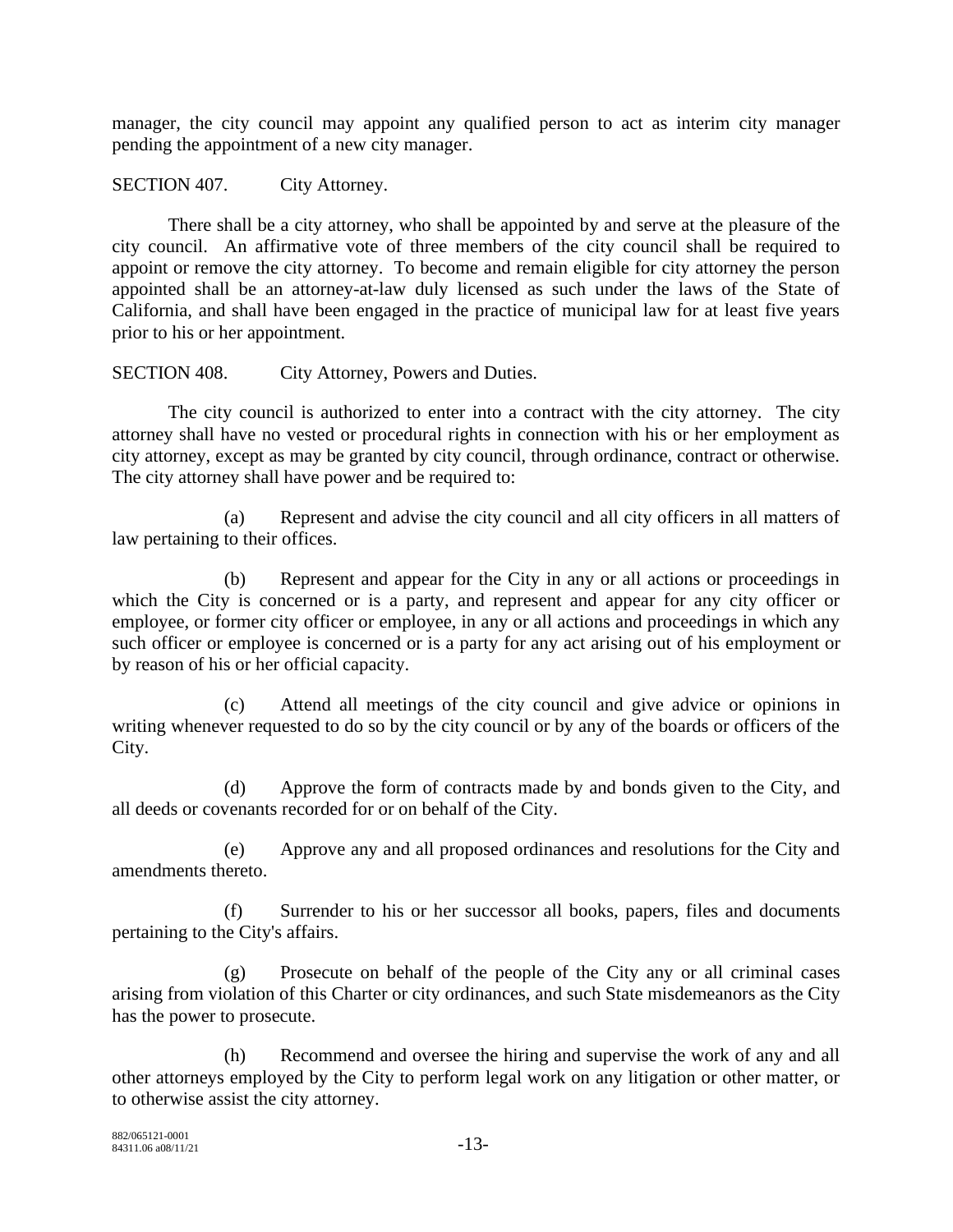(i) To otherwise serve as the legal counselor to the City, and to perform other duties consistent with the Charter, as directed by the city council.

#### ARTICLE V. OFFICERS AND EMPLOYEES

#### SECTION 500. Administrative Departments.

The city council may provide, by ordinance not inconsistent with this Charter, for the organization, conduct and operation of the several offices and departments of the City as established by this Charter, for the creation of additional departments, divisions, offices and agencies and for their consolidation, alteration or abolition. Each new department created by the city council shall be headed by an officer as department head who shall be appointed and may be suspended or removed by the city council.

All department heads shall be at-will employees, all of whom shall be appointed to serve at the pleasure of the city council, and shall have no procedural hearing rights on termination, but shall be entitled to all vested compensation and benefits at the time of termination, provided, however, that nothing in this Charter shall change the status or rights of any existing officer or employee.

The city council, by ordinance or resolution, may assign additional functions or duties to offices, departments or agencies not inconsistent with this Charter. Where the positions are not incompatible, the city council may combine in one person the powers and duties of two or more offices created or authorized by this Charter. No office provided in this Charter to be filled by appointment by the city manager may be consolidated with an office to be filled by direct appointment by the city council. The city council shall provide for the number, titles, qualifications, powers, duties and compensation of all officers and employees.

## SECTION 501. Director of Finance.

There shall be a director of finance who shall be appointed by the city council, and whose appointment, suspension or removal shall be made by the city council. The director of finance shall be qualified by sufficient technical accounting training, skill, and experience to be proficient in the discharge of the responsibilities of the office. The director of finance shall have power and shall be required to:

(a) Serve as the chief fiscal officer of the City.

(b) Have charge of the administration of the financial affairs of the City under the direction of the city manager, and to assist and advise the city council and city manager in all matters pertaining to City finances.

(c) Compile annual expense and income estimates for the city manager.

(d) Maintain a general accounting system for the City government and each of its offices, departments and agencies, and perform all financial and accounting duties.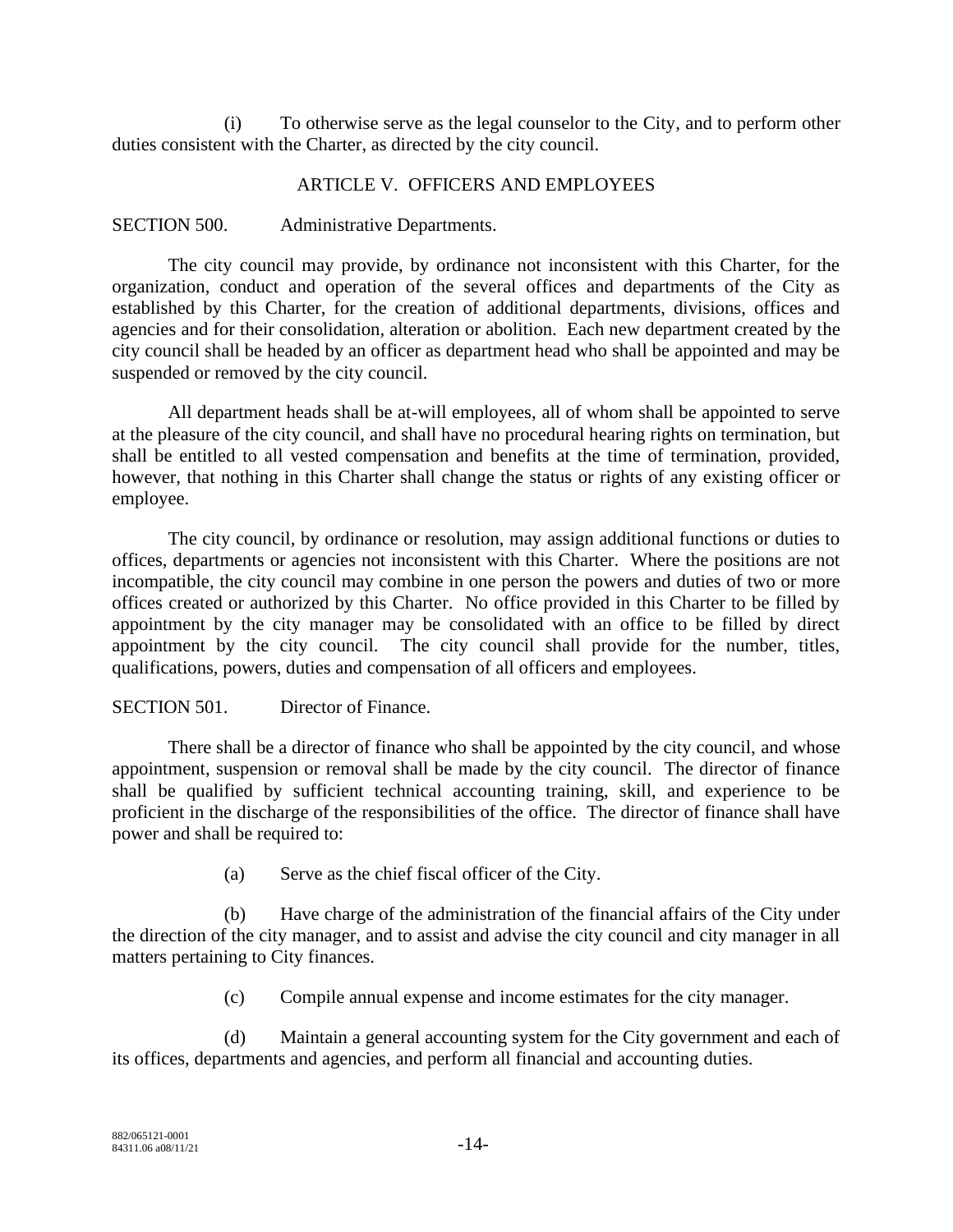(e) Supervise and be responsible for the disbursement of all moneys and have control of all expenditures to insure that budget appropriations are not exceeded; audit all purchase orders before issuance; audit and approve before payment, all bills, invoices, payrolls, demands or charges against the City government and, with the advice of the city attorney, when necessary, determine the regularity, legality and correctness of such claims, demands or charges.

(f) Submit to the city council through the city manager a periodic statement of all receipts and disbursements in sufficient detail to show the exact financial condition of the City; and, as of the end of each fiscal year, submit a complete financial statement and report.

(g) Supervise the keeping of current inventories of all property of the City by all City departments, offices and agencies.

(h) Receive all taxes, assessments, license fees and other revenues of the City, or for whose collection the City is responsible, and receive all taxes or other money receivable by the City from the county, state or federal government, or from any court, or from any office, department or agency of the City.

(i) Submit to the city manager and city council an annual Statement of Investment Policy, which Statement shall comply with all of the provisions of the State Constitution and laws of the State governing the handling, depositing and securing of public funds and which shall be adopted by resolution of the city council.

(j) Have custody of all public funds belonging to or under control of the City or any office, department or agency of the City government and deposit all funds coming into his or her hands in such depository as designated in the City's Municipal Code as the same may be amended from time to time, and to invest such funds in accordance with the City of Signal Hill Statement of Investment Policy, as such Statement may be amended from time to time.

(k) Prepare and submit to the city manager and city council a monthly report which shall include information regarding the City's outstanding investments, a statement of the city's compliance with the Statement of Investment Policy, and such other information as required in the Statement of Investment Policy, as the same may be amended from time to time.

(l) Perform such other duties consistent with this Charter as may be required by the city council.

## SECTION 502. Chief of Police.

There shall be a chief of police who shall be appointed by the city council, and whose appointment, suspension or removal shall be made by the city council. The chief of police shall have the power conferred upon sheriffs by general law and be entitled to the same protection for the suppression of riot, public tumult, disturbance of the peace or resistance against the laws or public authorities in the lawful exercise of their function and shall be required to:

(a) Execute and return all process issued and directed to him by legal authority.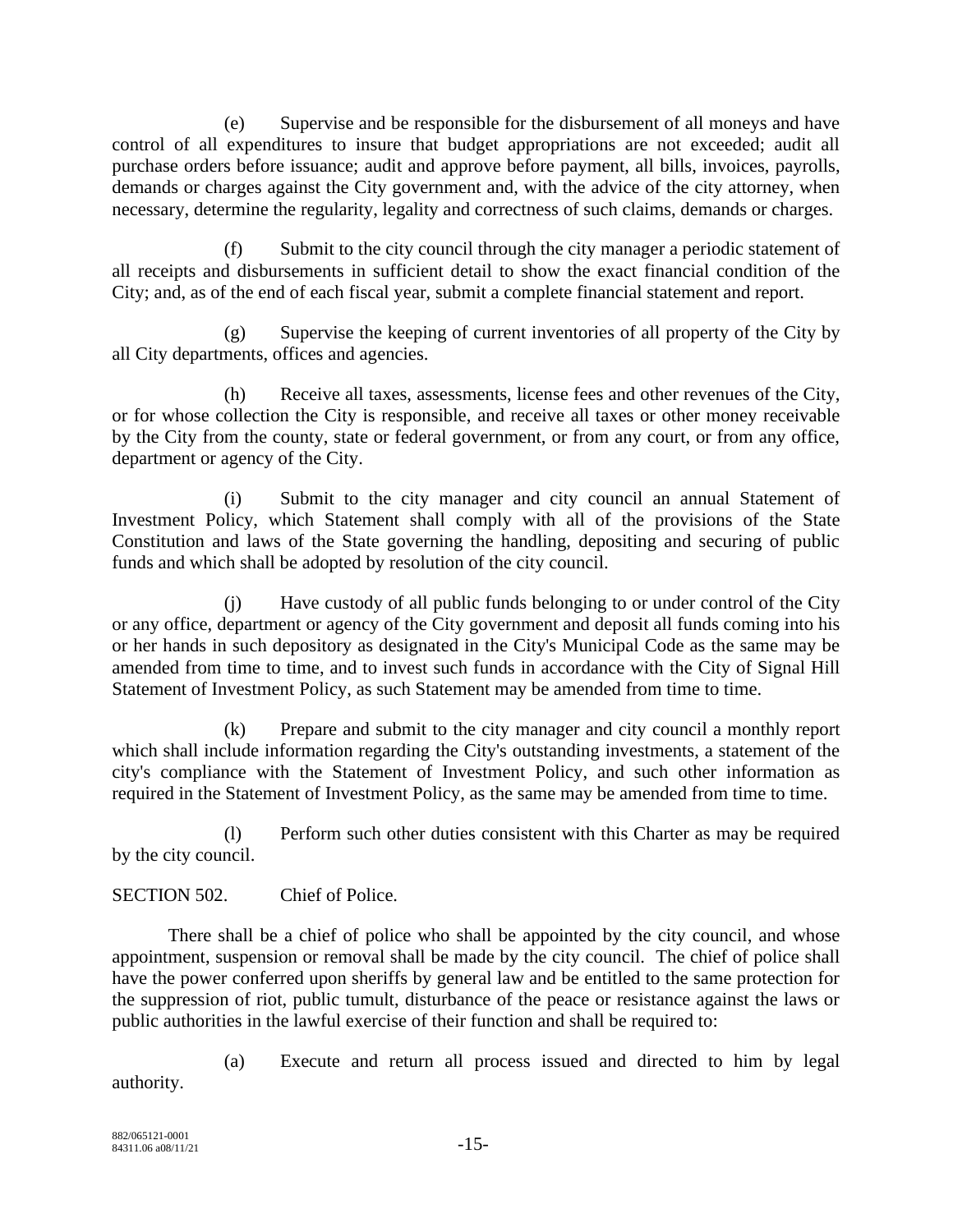- (b) Manage the prisoners and any City jail established by the city council.
- (c) Receive the same fees as constables for service or any process.

(d) Perform any license fee and tax collection services prescribed by ordinance.

(e) Maintain a detailed and up-to-date record of all fees for service of process or other money collected by his or her department or paid to him or her in his or her official capacity.

(f) Immediately deposit with the city treasurer all money collected by his or her department as required by ordinance.

(g) Perform such other duties consistent with this Charter as may be required by the city council.

SECTION 503. Administering Oaths.

Each department head and his or her deputies shall have the power to administer oaths and affirmations in connection with any official business pertaining to his or her department.

SECTION 504. Department Heads; Appointment Powers.

Each department head and appointive officer shall have the power to appoint, suspend or remove such deputies, assistants, subordinates and employees as are provided for by the city council for his or her department or office, subject to the provisions of this Charter and of any personnel system adopted hereunder. Any such appointment or removal by a department head shall be subject to approval of the city manager.

SECTION 505. Official Bonds.

The city council shall fix by ordinance or resolution the amounts and terms of the official bonds of all officials or employees who are required by ordinance to give such bonds. All bonds shall be executed by responsible corporate surety, shall be approved as to form by the city attorney, and shall be filed with the city clerk. Premiums on official bonds shall be paid by the City.

There shall be no personal liability upon, or any right to recover against, a superior officer, or his bond, for any wrongful act or omission of his subordinate, unless such superior officer was a party to, or conspired in, such wrongful act or omission.

SECTION 506. Compensation.

The city council shall determine, by ordinance, resolution, or contract the amount of compensation to be paid to all City officers, department heads, and employees.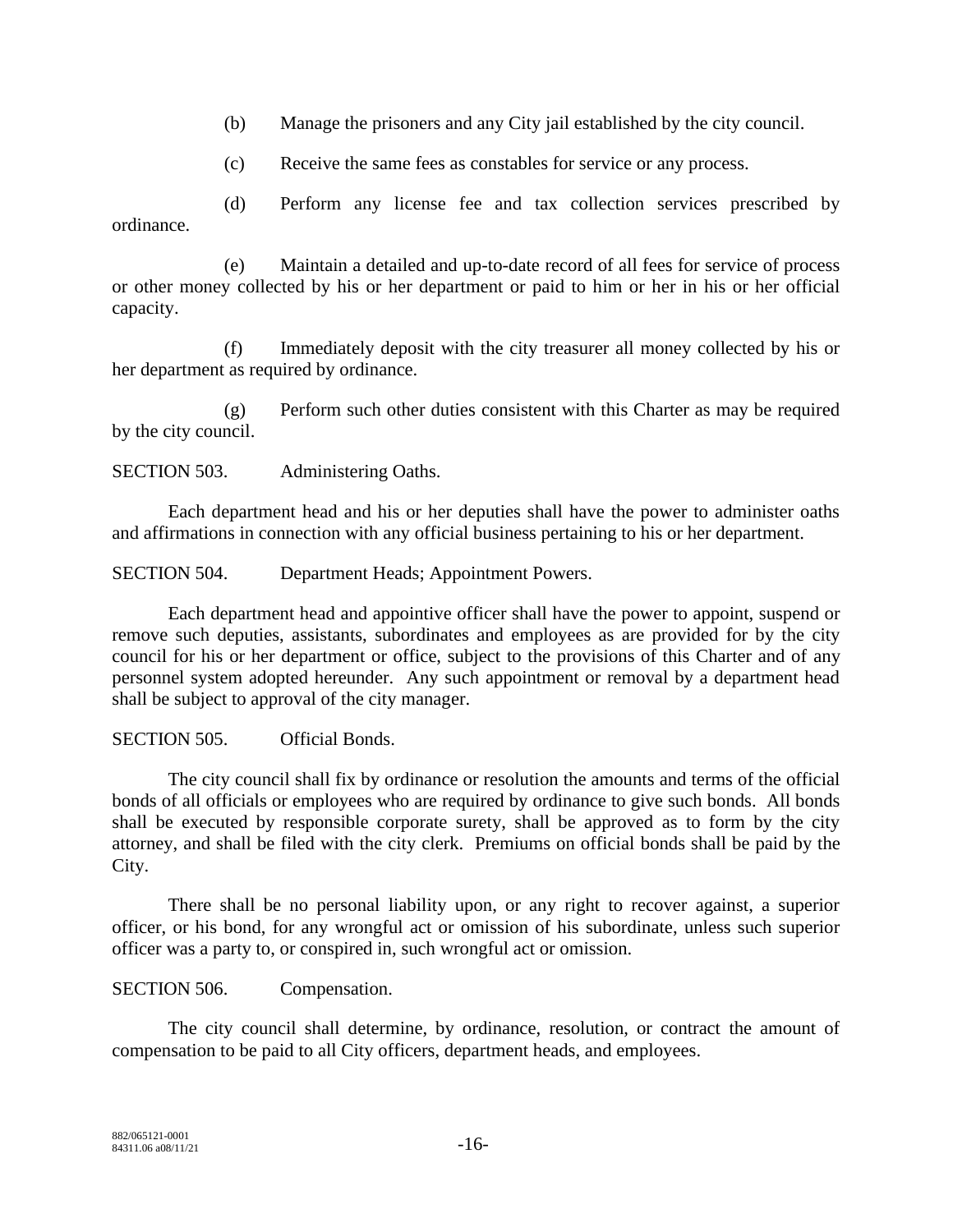#### SECTION 507. Indemnification of Employees.

Upon request by any employee or former employee of the City named in any claim or action against him or her for an injury arising out of an act or omission occurring within the scope of his or her employment as an employee of the City, made in writing not less than ten (10) days before the trial of the action, and so long as the employee or former employee cooperates reasonably and in good faith in the defense of the claim or action, the City shall pay any judgment based thereon or any compromise or settlement of the claim or action to which the City has agreed. Where the City conducts the defense of the claim or action pursuant to an agreement with the employee or former employee, reserving the City's rights not to pay the judgment, compromise, or settlement until it is established the injury arose out of act or omission occurring within the scope of his or her employment as a City employee, the City shall be required to pay the judgment, compromise, or settlement only if it is established the injury arose out of an act or omission occurring within the scope of his or her employment as a City employee. The City may indemnify any employee or former employee for any part of a claim or judgment that is for punitive or exemplary damages only upon a vote to do so by a majority of the membership of the city council.

#### ARTICLE VI. APPOINTIVE BOARDS AND COMMISSIONS

#### SECTION 600. In General.

There shall be the following enumerated boards and commissions which shall have the powers and duties herein stated: A planning commission, a parks and recreation commission, and a civil service commission. In addition, the city council may create by ordinance or resolution such additional advisory boards or commissions as in its judgment are required, and may grant to them such powers and duties as are consistent with the provisions of this Charter.

#### SECTION 601. Appropriations.

The city council shall include in its annual budget such appropriations of funds as in its opinion shall be sufficient for the efficient and proper functioning of such boards and commissions. The city council may, by ordinance or resolution, set reasonable fees and charges for defraying the costs of hearings or other administrative proceedings of the City's appointive boards and commissions.

#### SECTION 602. Appointments; Terms.

The members of each of such boards or commissions shall be appointed by the mayor, with the approval of the city council. Unless otherwise provided by ordinance, each member shall be all of the following: (i) a citizen of the United States; (ii) 18 years of age or older; and (iii) a registered voter and resident of the City for at least 29 days prior to the date of appointment. Each member shall continue to reside in the City for the duration of his or her tenure. No member shall hold any paid office or employment in the City government. They shall serve at the pleasure of the city council, and shall be subject to removal by motion of the city council adopted by at least three affirmative votes. The members shall serve for a term of four years, unless city council by ordinance or resolution establishes a different term, and until their respective successors are appointed and qualified. The respective terms of office of all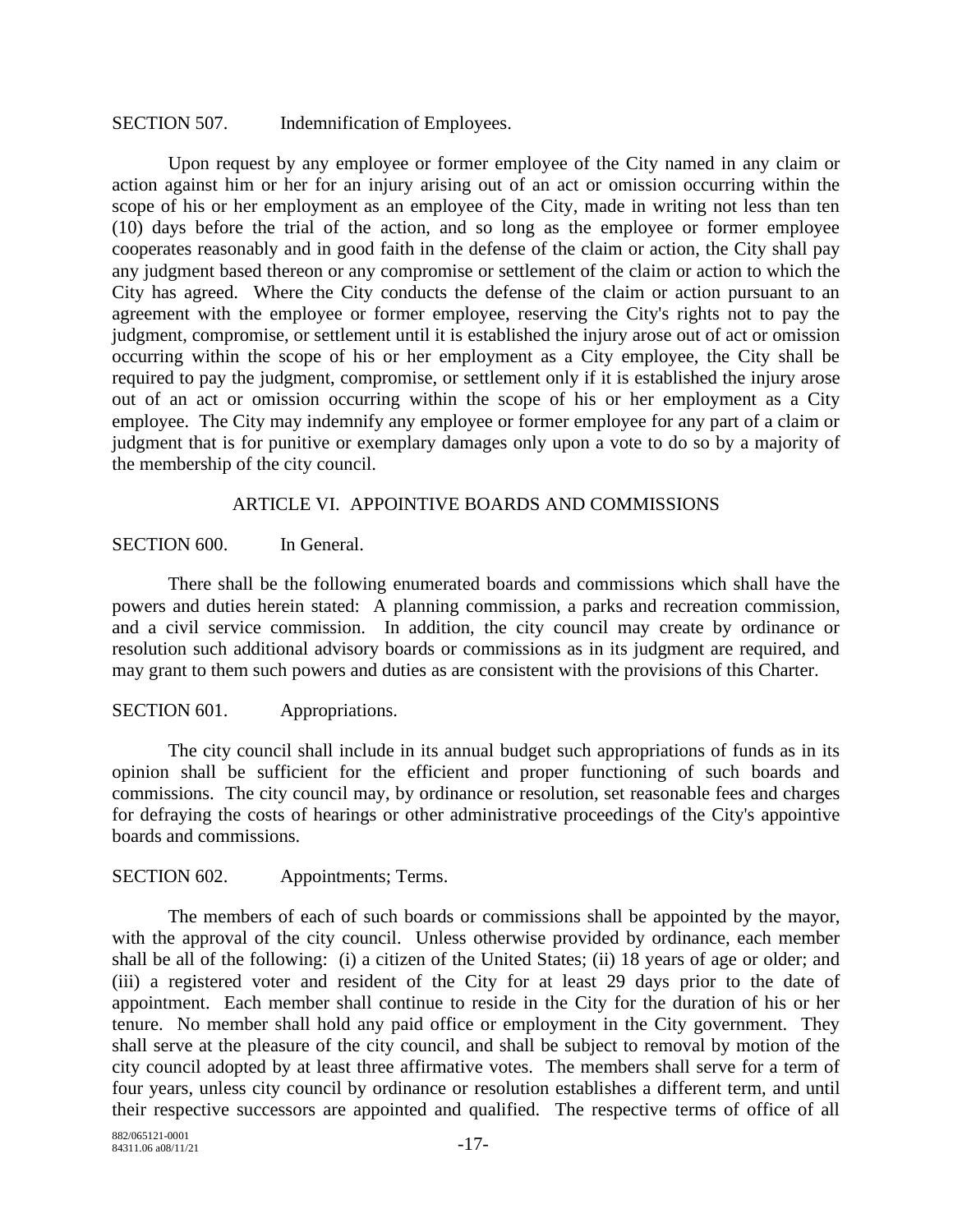members of the boards and commissions in existence at the time this Charter takes effect shall continue upon the effective date of this Charter.

#### SECTION 603. Meetings; Chair

As soon as practicable, following the first day of every calendar year, or such other time as may be designated by resolution of the city council, each of such boards and commissions shall organize by electing one of its members to serve as chair and by electing one of its members to serve as vice-chair at the pleasure of such board or commission. Unless otherwise provided by ordinance or in the rules of proceeding promulgated by the applicable board or commission, each board or commission shall hold regular meetings at least once each month, and may hold special meetings as such board or commission may require. All proceedings shall be open to the public, except for such closed sessions as may be authorized by law, and shall be conducted in accordance with open meeting laws of the State of California.

Except as may be otherwise provided in this Charter, the city manager shall designate a secretary for the recording of minutes for each of such boards and commissions, who shall keep a record of its proceedings and transactions and shall provide staff support for such board or commission. Each board or commission shall be governed by Roberts Rules of Order except that each board or commission may by resolution adopt such other rules and regulations which shall be consistent with this Charter, as each may deem appropriate. Copies of all such resolutions shall be kept on file in the office of the city clerk, where they shall be available for public inspection. The city council may by ordinance or resolution grant to board or commission the same power as the city council to compel the attendance of witnesses, to examine them under oath, to compel the production of evidence before it and to administer oaths and affirmations.

## SECTION 604. Compensation.

Unless otherwise provided by ordinance, the members of boards and commissions shall serve without compensation for their services as such, but may receive reimbursement for necessary traveling and other expenses incurred on official duty when such expenditures have received authorization by the city council.

#### SECTION 605. Removal: Vacancies.

Any member of a board or commission may be removed at any time by a vote of a majority of the membership of the city council and, notwithstanding any other provision of this section mandating city council consideration of removal of a board or commission member, removal may be with or without cause. The issue of whether to declare the office of a board or commission member vacant shall be brought before the city council as follows:

- (a) Upon the resignation of the board or commission member;
- (b) Upon the request of any member of the city council;

(c) Upon excessive absenteeism, to be defined as absence from three consecutive meetings of such board or commission or for twenty five percent (25%) of the duly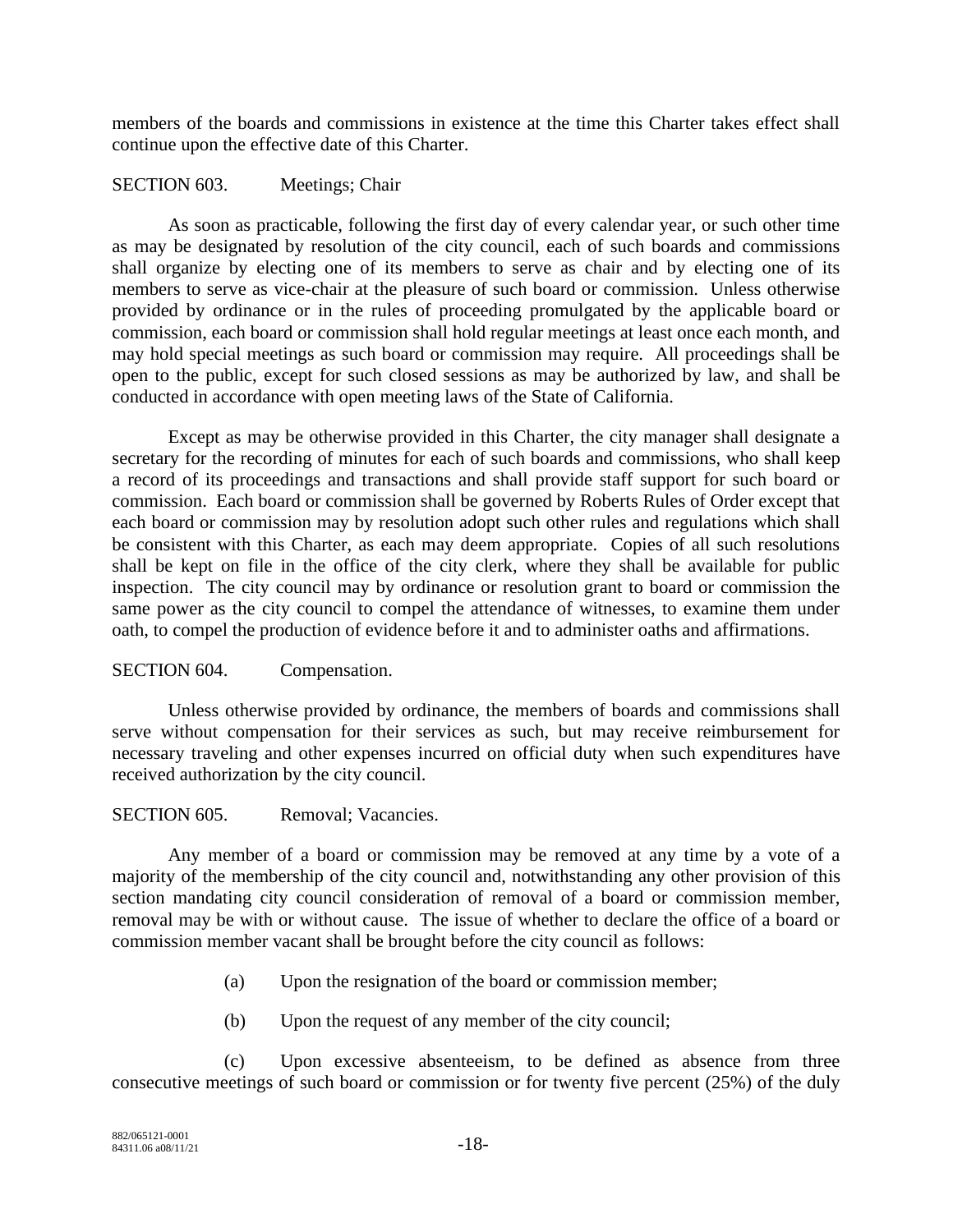scheduled meetings of the board or commission within any fiscal year, unless by permission of such board or commission expressed in its official minutes;

- (d) Upon conviction of any felony or crime of moral turpitude;
- (e) If the member of the board or commission ceases to be an elector of the

City;

(f) Failure of the board or commission member to file a financial disclosure statement as may be required by State law or city ordinance; or

(g) Such other reason as the city council may determine.

The city council may declare the office of any board or commission member vacant, and the vacancy shall be effective from the date of the declarant unless otherwise specified in the declaration.

Any vacancies in any board or commission shall be filled by appointment by the mayor, with the approval of the city council. Upon a vacancy occurring which leaves an unexpired portion of a term, any appointment to fill such vacancy shall be for the unexpired portion of such term.

SECTION 606. Indemnification of Members of Boards and Commissions.

Upon request by any member or former member of any appointed board or commission established pursuant to this article named in any claim or action against him or her for an injury arising out of an act or omission occurring within the scope of his or her duties as a member of such board or commission of the City, made in writing not less than ten (10) days before the trial of the action, and so long as the member cooperates reasonably and in good faith in the defense of the claim or action, the City shall pay any judgment based thereon or any compromise or settlement of the claim or action to which the City has agreed. Where the City conducts the defense of the claim or action pursuant to an agreement with the member or former member of such board or commission, reserving the City's rights not to pay the judgment, compromise, or settlement until it is established the injury arose out of act or omission occurring within the scope of his or her duties as a member of such board or commission, the City shall be required to pay the judgment, compromise, or settlement only if it is established the injury arose out of an act or omission occurring within the scope of his or her duties as a member of such board or commission. The City may indemnify any member or former member of such board or commission for any part of a claim or judgment that is for punitive or exemplary damages only upon a vote to do so by a majority of the membership of the city council.

## SECTION 607. Planning Commission.

There shall be a planning commission consisting of five members. There shall be a director of community development whose duties shall be established by ordinance, resolution, or regulation, and who shall be the recording secretary for the planning commission. The director of community development, or his or her designated representative shall attend all planning commission meetings. The planning commission may meet with and receive advice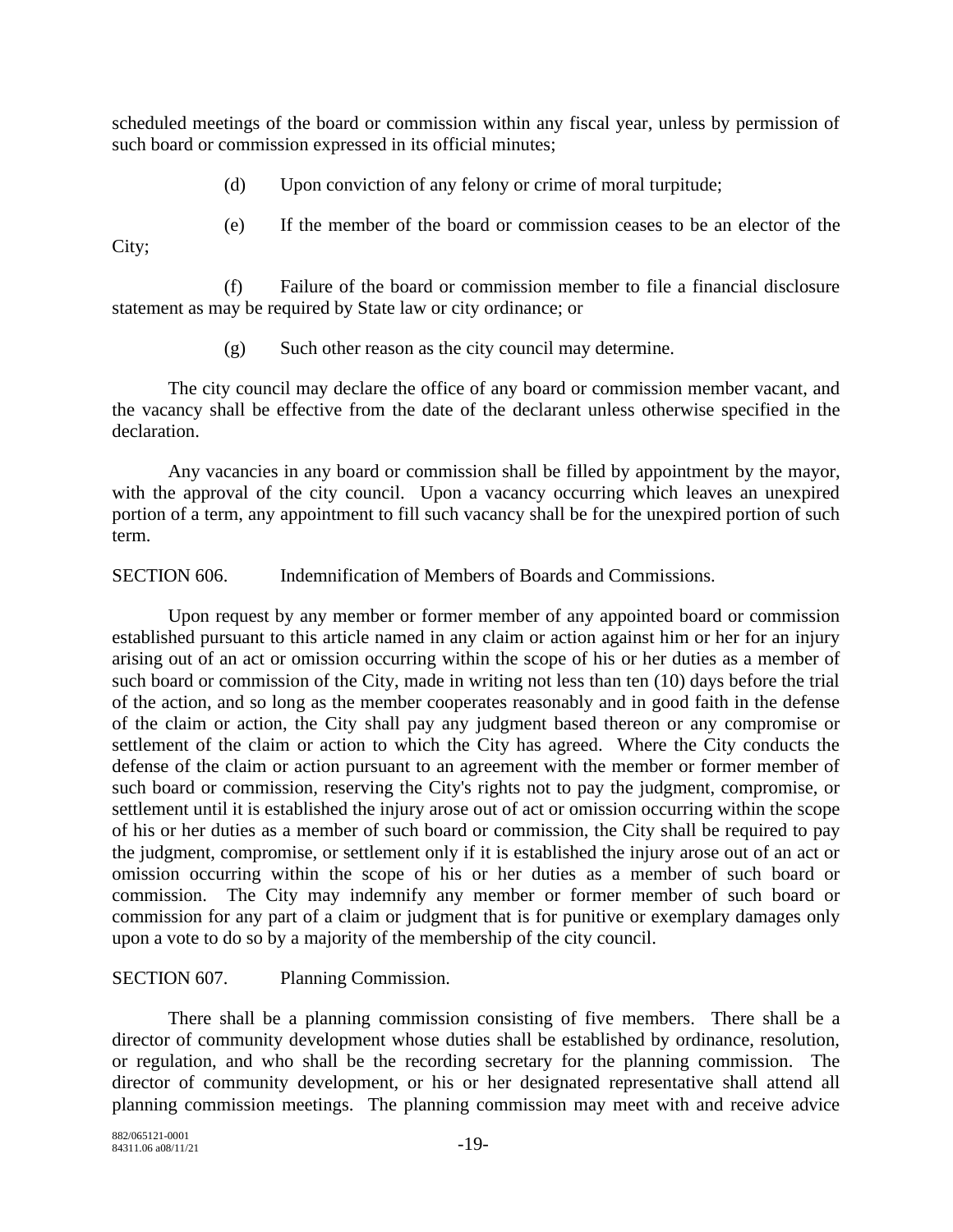from the city attorney as it or the city attorney may deem necessary. The planning commission shall have all of the following powers and duties, which powers and duties may be modified by ordinance of the city council:

(a) All duties set out in the California Planning and Zoning Law for a planning agency.

(b) After public hearing, recommend to the city council any amendment to the general plan or any part thereof, or any zoning ordinance amendments.

(c) Exercise authority granted to it by ordinance over subdivisions, use permits, or other matters not inconsistent with this Charter.

(d) Make recommendations to the city council concerning public works.

(e) Perform other duties specified by the city council not inconsistent with

SECTION 608. General Land Use Authority.

The City of Signal Hill is a small unique community that is economically independent, prides itself in personalized service to the residents and business community that it serves, and a community which has created and works to maintain a high degree of livability for its residents. The City's unique topography, advantageous location near major transportation corridors and hubs, including airport and port facilities, and significant undeveloped property caused by the historic devotion of the land to oil production give the City the potential of being the best planned and most desirable community in the area. At the same time, the transition from an industrial community devoted to oil production to a balanced community known for its livability presents unique challenges. It is the goal of the City to maintain a portion of its industrial legacy, to develop housing for all segments of the population, and to promote commercial development both of a regional character, to establish a sound financial base, and of a neighborhood character, to service the needs of those who work and reside in the City. In promoting "balance" and "livability" it is the goal of the City that residents be able to reside, work, purchase goods, and services, attend school, recreate, and otherwise enjoy a decent and good living in Signal Hill.

Except as otherwise provided by ordinance of the city council the City shall have the full power to enact regulatory land use measures, including but not limited to the following:

(a) Creation of a general plan for the long-term growth and orderly development of the City consistent with the foregoing policies.

(b) Creation of a zoning ordinance in conformity with the general plan which provides the City's general land use regulations.

(c) Enact specific plans, redevelopment agreements, and other similar matters for the regulation and development of land.

(d) Abate public nuisances which depreciate property values.

this Charter.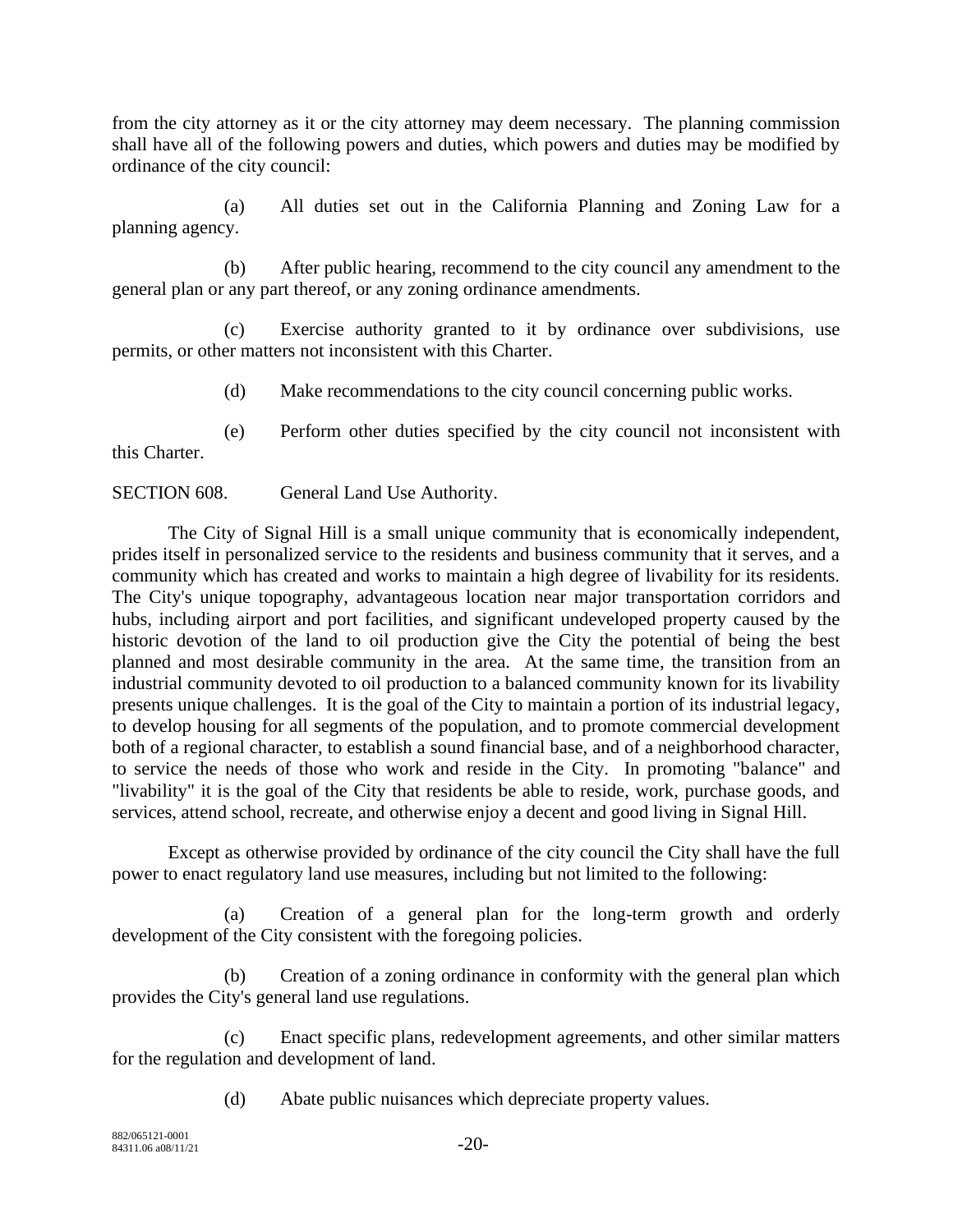(e) Make determinations pursuant to the California Environmental Quality Act.

(f) Regulate oil uses and the operation and abandonment of oil wells, pipelines and appurtenant facilities.

(g) Approve the subdivision and resubdivision of property.

(h) Establish a site design and review process to approve individual applications for development to assure quality and compatibility with adjacent uses.

(i) Establish procedures to approve conditional uses, variances and other land use entitlements.

(j) Establish regulations governing the use of property.

(k) Establish measures to mitigate for the impacts of development on adjacent property and the City generally through land use regulations, requirements that the developer provide appropriate infrastructure improvements, impact mitigation fees, assessments for construction of infrastructure improvements and similar measures.

(l) Condition development to provide for the maintenance in a first class condition of all improvements through recorded covenant agreements, assessments and other measures to assure new development is adequately maintained and pays its fair share of the costs imposed.

SECTION 609. Parks and Recreation Commission.

There shall be a parks and recreation commission consisting of five members. The parks and recreation commission shall have all of the following powers and duties, which powers and duties may be modified by ordinance of the city council:

(a) Act in an advisory capacity to the city council and the city manager.

(b) Communicate to public officials and the general public the leisure-time needs, facilities, and services of the citizens of the City, so that adequate support may be obtained for programs therefor.

(c) Recommend general policies concerning all parks and recreation properties, facilities, plans, programs, and activities. It may also recommend a long-range program for the improvement, acquisition, and development of parks and recreation facilities and for the extension of services.

(d) Perform other duties specified by the city council not inconsistent with this Charter.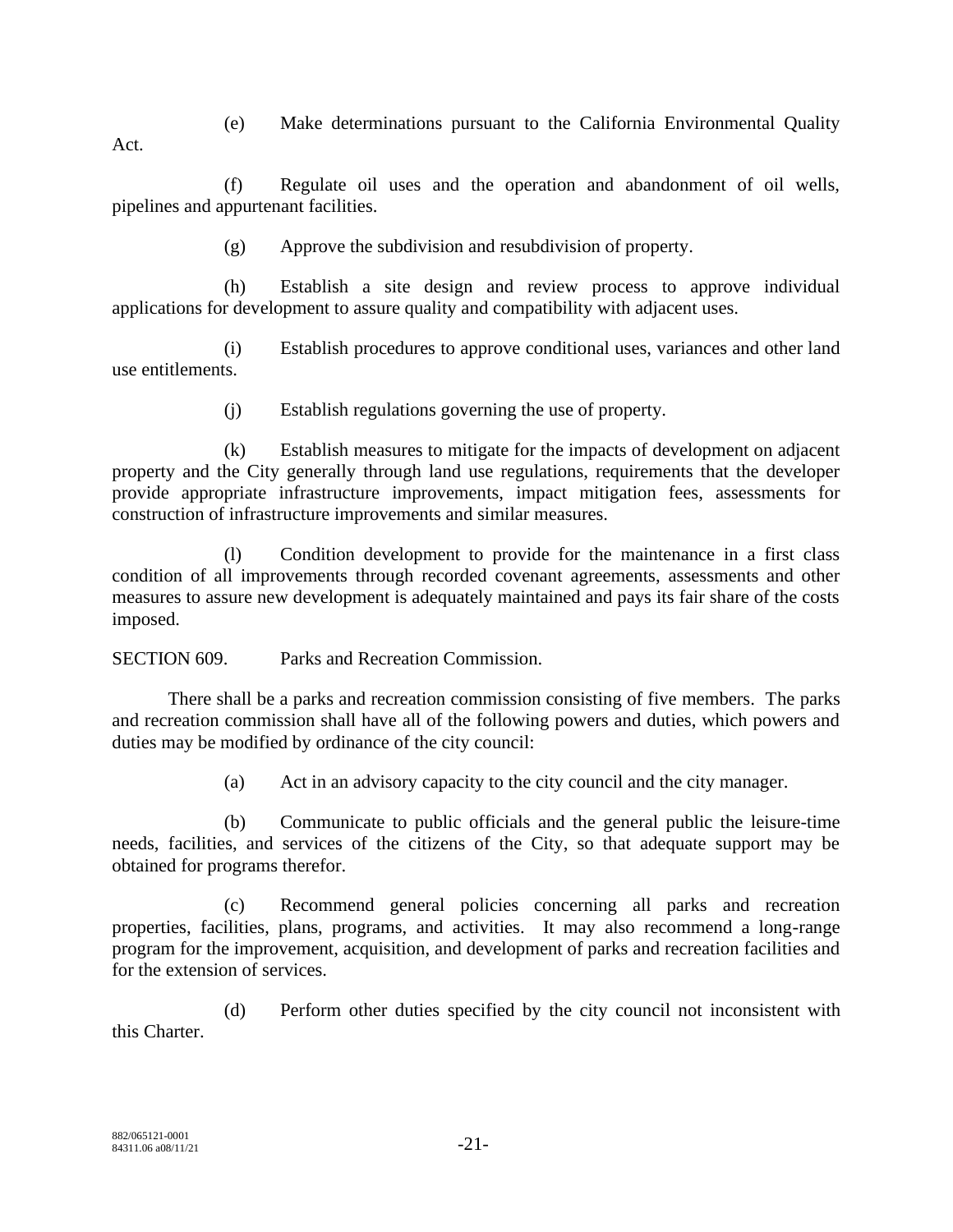SECTION 610. Civil Service Commission.

There shall be a civil service commission whose powers and duties shall be as set forth in Article VII below.

#### ARTICLE VII. PERSONNEL SYSTEM

SECTION 701. Personnel Rules and Policies.

The city council may by ordinance establish a system of personnel rules and policies, governing the terms of employment of any or all employees of the City.

The personnel rules and policies may govern, without limitation, the following aspects of the personnel system:

(a) Classification of employment by employment position between exempt and non-exempt appointments, and determination of "at will" categories of employment positions.

(b) The preparation, installation, revision and administration of a position classification plan covering all positions in the competitive service.

(c) The preparation, installation, revision and administration of a plan of compensation corresponding to the position classification plan, providing a rate or range of pay for each class.

(d) The public announcement of examinations and application for and acceptance of applications for employment and establishing of criteria related thereto.

The preparation and administration of examinations and the establishment and use of resulting employment lists containing names of persons eligible for appointment.

The certification and appointment of persons from employment lists, and the making of temporary, emergency, and provisional appointments.

(g) The establishment of hours of work, attendance and leave regulations, training programs, benefits, conduct guidelines and other conditions of work.

(h) The evaluation of employees during the probationary period and at periodic intervals.

(i) The development of employees' morale, welfare, training, and safety.

(j) The establishment and maintenance of suitable methods of effective communication between employees and their supervisors; between employees and the city manager; and between employees and the city council, relating to conditions of employment in the city service, and the establishment and maintenance of the city's employee-employer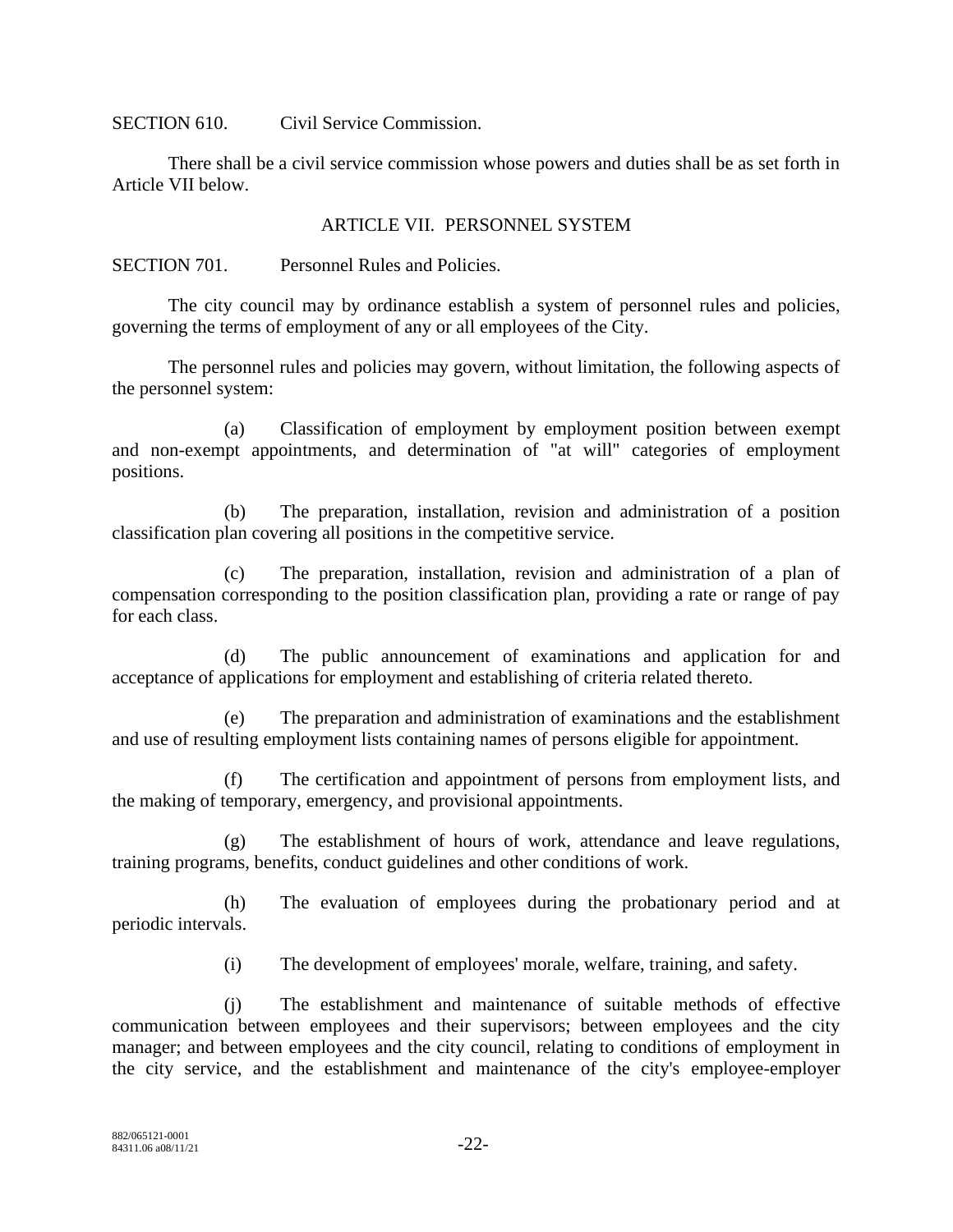relations program consistent with the letter and intent of State law and the City's employee Memoranda of Understanding.

(k) The transfer, promotion, demotion, reinstatement, separation, or any other change of status of employees in the competitive service.

(l) The discipline of employees.

(m) A system or systems for submission to and review by the civil service commission, city manager, city council, personnel manager or other designated person or persons, of designated types of discipline and personnel decisions, for fact-finding, recommendations, final decision or other designated purposes or effects.

(n) The development and administration of policies which assure an unbiased work environment and fully protect the rights of each employee.

(o) The maintenance and use of necessary records and forms, including payroll certification.

(p) The system for any employee-selected board members to be elected and for the board to conduct its business established by the personnel rules.

SECTION 702. Civil Service Commission.

There shall be a civil service commission consisting of five members, unless the city council by ordinance provides for a different number of members, or provides for the discontinuance or dissolution of the civil service commission entirely, in favor of some other board or alternative procedure for the review and recommendation of issues arising under the personnel system. The rules and regulations for appointment of members to the civil service commission shall be as determined by ordinance of the city council. The civil service commission may meet with and receive advice from the city attorney, as it or the city attorney may deem necessary. The civil service commission shall have the following powers and duties, which powers and duties may be modified by ordinance of the city council:

(a) Conduct hearings in accordance with personnel rules and policies adopted by the city council, and make findings and recommendations thereon.

(b) Certify to the appointing power a list, established by the personnel officer, of all persons eligible for appointment to the appropriate position in the classified service. The list shall be established on the basis of merit and fitness ascertained so far as practicable by competitive examination. The commission shall have available to it any and all documents, tests, examinations, work samples, or any combinations thereof which will, in the opinion of the Commission, demonstrate the fair and impartial administration of the examination process by the personnel officer.

(c) Make recommendations to the city council on amendments to the personnel rules and policies.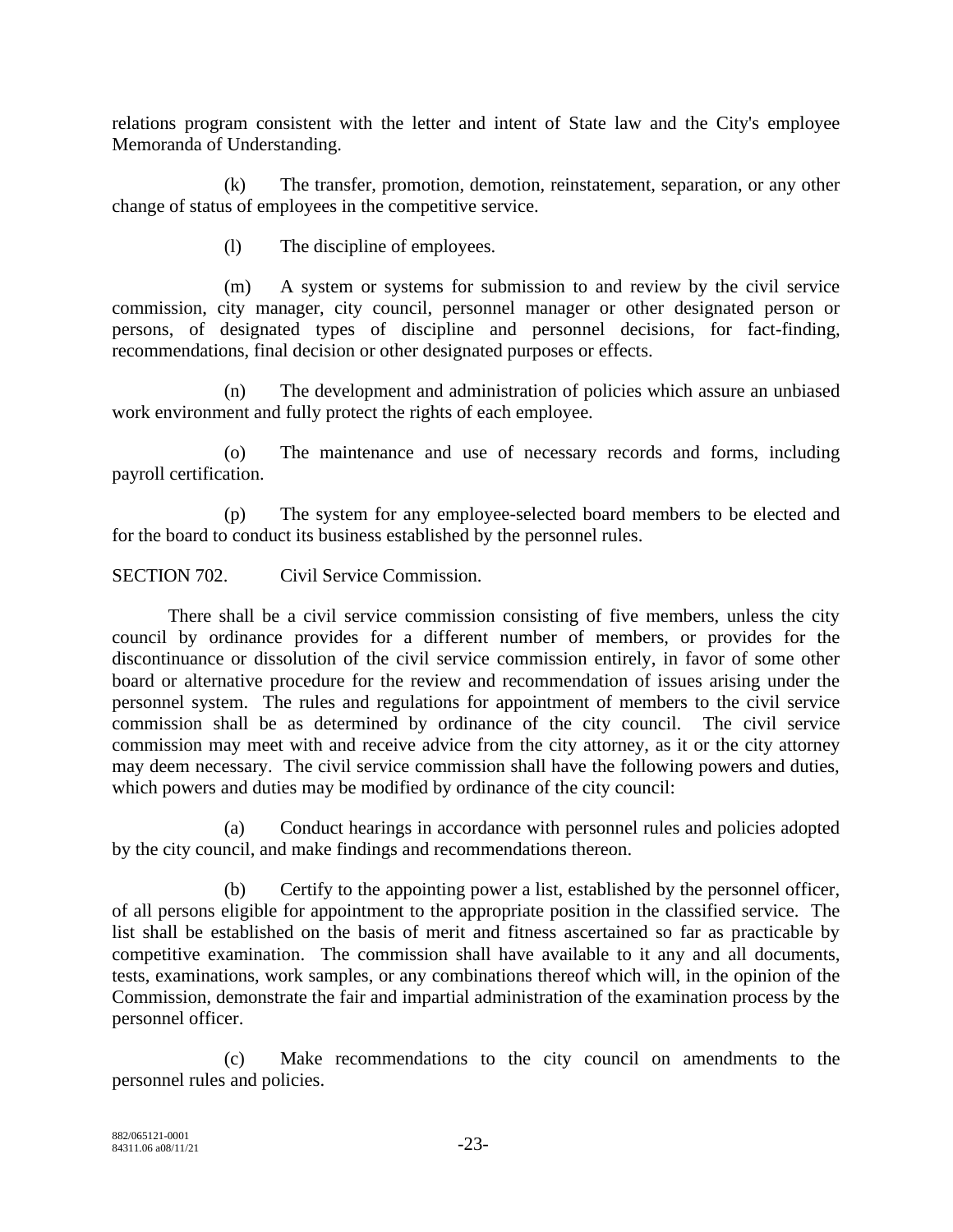(d) Conduct investigations regarding hearings pending before it.

(e) Have the power to compel the attendance of witnesses and the production of documents by way of subpoena, and to examine witnesses appearing before it.

(f) Perform other duties specified by the city council not inconsistent with this Charter.

SECTION 703. Hearings Before Civil Service Commission.

City council may by ordinance establish rules and regulations governing the presentation and hearing of protests, grievances, or questions arising under the personnel system before the civil service commission. Any person aggrieved by any action of the civil service commission may appeal such action to the city council, according to procedures which shall be established by ordinance. The decision of the city council in any such appeal shall be final.

SECTION 704. Contracts with Employees.

The City may enter into any contracts or collective bargaining agreements with its employees, and shall meet and confer with the duly authorized representative of such employees regarding wages, hours and other terms and conditions of employment to be included in any such agreement. If any provision of the general law of the State of California imposes a mandated benefit for employees of general law cities, then so long as that benefit is so mandated for employees of general law cities, the same benefit shall be extended to all employees of the City that would otherwise qualify for the benefit under the general law.

SECTION 705. California Public Employees Retirement System.

Plenary authority under this Charter shall be vested in the City and the city council, and by delegation of the city council, to its several officers, agents, and employees, to do all acts and exercise all authority granted, permitted, or required to enable the City to continue as a contracting city under the California Public Employees Retirement System.

SECTION 706. Termination of California Public Employees Retirement System.

The city council may terminate the contract with the Board of Administration of the California Public Employees Retirement System (CalPERS) only as provided herein. The city council may initiate proceedings for termination of the contract with the Board of Administration of CalPERS by passage of a resolution of intention to do so, and not less than one year after passage of the resolution of intention, by placing an ordinance ordering the termination of the ballot for a vote by the People of Signal Hill. Any action to place such an ordinance on the ballot shall require a vote of two-thirds of the membership of the city council. If the ordinance is passed by a majority vote of the voters voting in an election on the question, the city clerk shall forward a certified copy of the ordinance so approved to the Board of Administration of (CalPERS) for processing and finalization of the termination.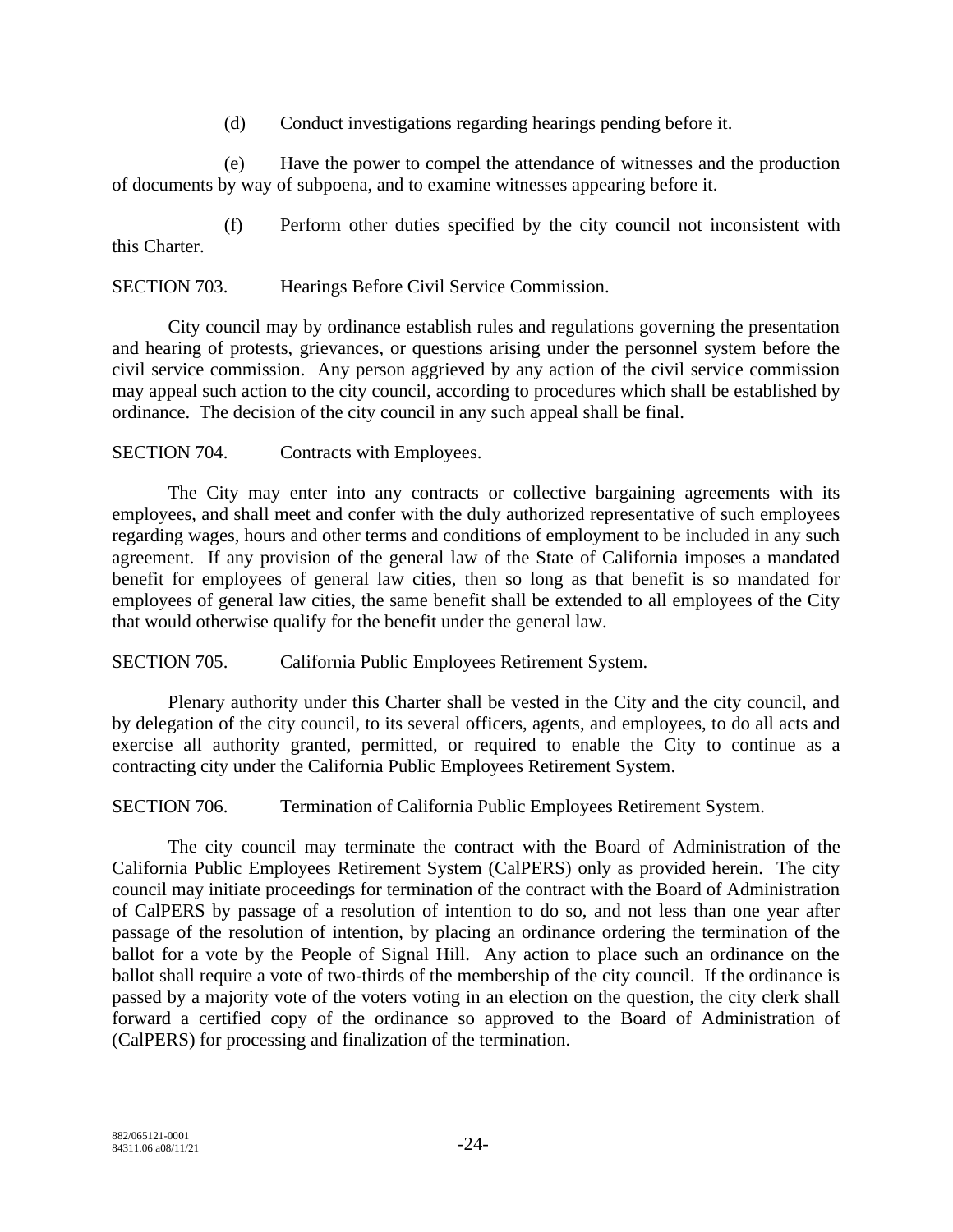#### SECTION 707. Eligibility for Appointed Office.

No person holding or retaining any elective public office, and no person holding any appointed office whose duties are incompatible with the duties to be discharged for the City, shall be eligible for appointment as city manager, city attorney, or a member of any appointed board or commission. No person shall be eligible for appointment as city manager, city attorney, or a member of any appointed board or commission who is a relative by blood or marriage within the third degree of any one or more members of the city council. The city manager, respective department heads, and all other persons empowered by this Charter or ordinance to appoint any person to any appointed position in the City government shall not appoint any person who is a relative by blood or marriage within the third degree of the person making the appointment.

#### SECTION 708. Illegal Contracts; Financial Interest; Incompatible Employment.

No member of the city council, department head or other officer of the City (except a member of any board or commission), shall be financially interested, directly or indirectly, in any contract, sale or transaction to which the City is a party. No member of any board or commission shall be financially interested, directly or indirectly, in any contract, sale or transaction to which the City is a party and which comes before the board or commission of which such person is a member for approval or other official action or which pertains to the department, office or agency of the City with which such board or commission is connected. Any contract, sale or transaction in which there shall be such an interest, as specified in this section, shall become void at the election of the City when so declared by resolution of the city council. The general laws of the State of California shall be used in determining what constitutes a financial interest for the purpose of this section, which general laws may be supplemented or modified by regulations of the city council adopted by ordinance. If any member of the city council, department head or other officer of the City, or member of a board or commission shall be financially interested as aforesaid, upon conviction thereof he or she shall forfeit his or her office in addition to any other penalty which may be imposed for such violation of this Charter. No city councilmember, department head, or other officer or employee of the City shall engage in any employment activity or enterprise which is inconsistent, incompatible, or in conflict with his or her duties with the City. The city council may, by ordinance, resolution, or regulation, adopt rules for determining those outside activities which are inconsistent, incompatible, or in conflict with the official duties for the City for the various offices or employment positions involved.

#### ARTICLE VIII. ELECTIONS

#### SECTION 800. General Municipal Elections.

General municipal elections for the election of city councilmembers and for such other purposes as the city council may prescribe shall be held in the City on March 6, 2001, and on the first Tuesday in March in each odd numbered year through March 5, 2019, and thereafter on the first Tuesday after the first Monday in November in each even numbered year, commencing on November 3, 2020 or such date as the state shall fix for said general election in the event the existing date shall be changed.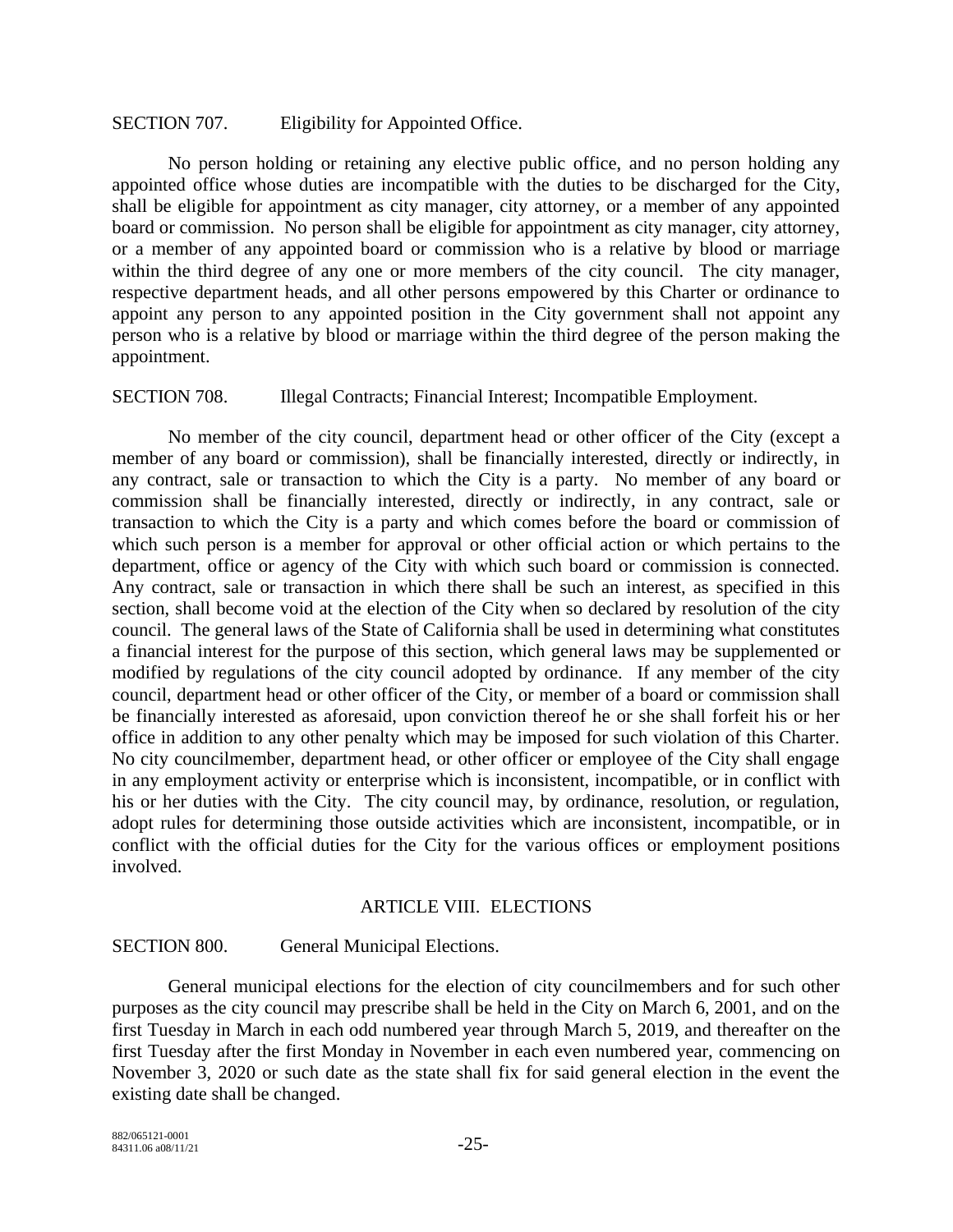SECTION 801. Special Municipal Elections.

All other municipal elections that may be held by authority of this Charter, or of any law, shall be known as special municipal elections.

SECTION 802. Procedure for Holding Elections.

Unless otherwise provided by ordinance, all elections shall be held in accordance with the provisions of the Elections Code of the State of California, as the same now exist or hereafter may be amended, for the holding of municipal elections, so far as the same are not in conflict with this Charter.

SECTION 803. Initiative, Referendum and Recall.

There are hereby reserved to the electors of the City the powers of the initiative and referendum and of the recall of municipal elective officers. The provisions of the Elections Code of the State of California, as the same now exist or hereafter may be amended, governing the initiative and referendum and the recall of municipal officers, shall apply to the use thereof in the City so far as such provisions of the Elections Code are not in conflict with the provisions of this Charter.

ARTICLE IX. FISCAL ADMINISTRATION AND CONTRACTS

SECTION 900. Fiscal Year.

The fiscal year of the City government shall be as specified by ordinance of the City Council.

SECTION 901. Annual Budget; Preparation by the City Manager.

At such date as the city manager shall determine, each department head shall furnish to the city manager estimates of revenue and expenditures for the respective department, detailed in such manner as may be prescribed by the city manager. In preparing the proposed budget, the city manager shall review the estimates, hold conferences thereon with the respective department heads, and may revise the estimates.

SECTION 902. Budget, Submission to City Council.

At least thirty days prior to the beginning of each fiscal year, the city manager shall submit to the city council the proposed budget. After reviewing the proposed budget and making such revisions as it may deem advisable, the city council shall determine the time for the holding of a public hearing thereon and shall cause to be published a notice thereof not less than ten days prior to said hearing. Copies of the proposed budget shall be available for inspection by the public in the office of the city clerk at least ten days prior to said hearing.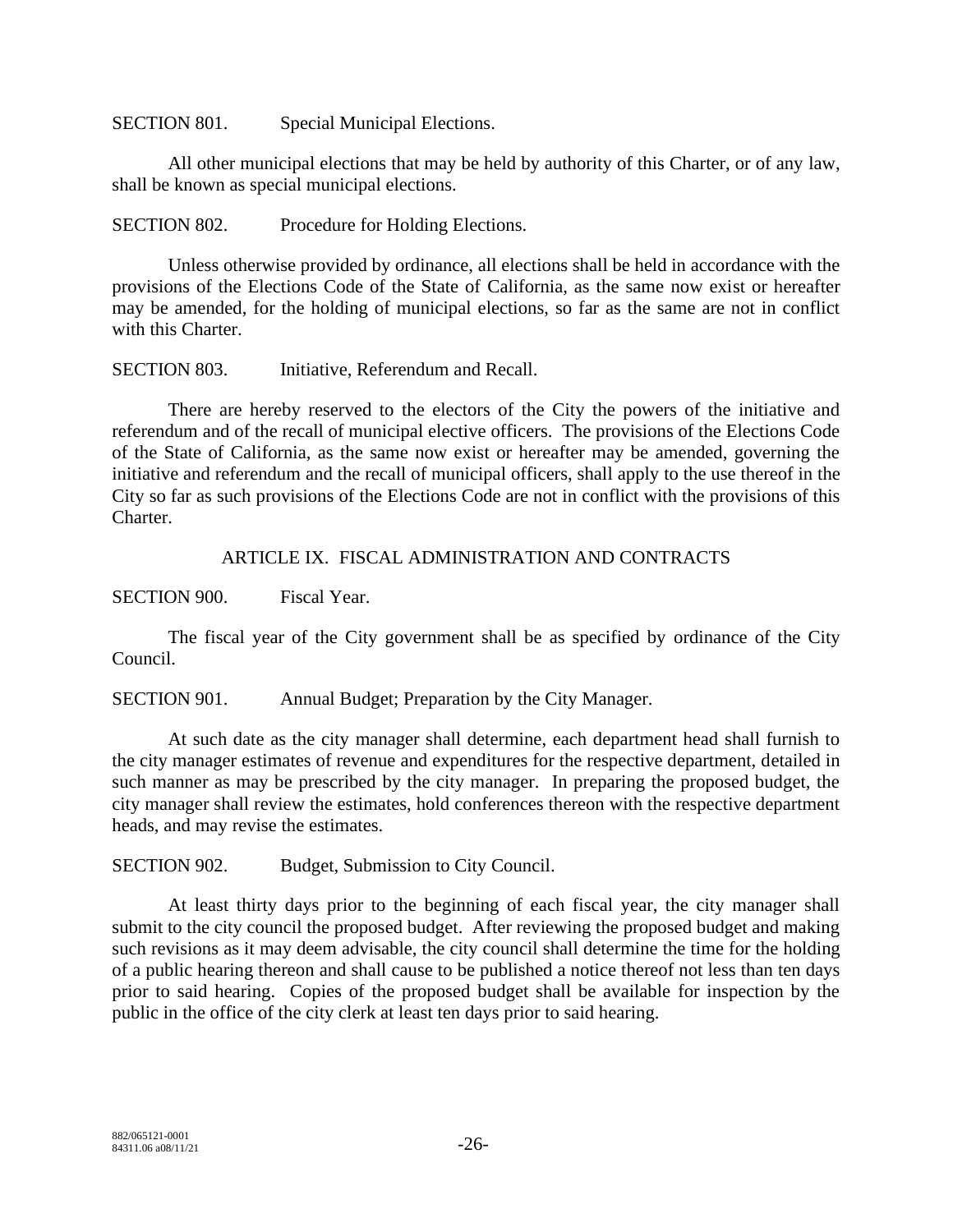#### SECTION 903. Budget, Public Hearing.

At the time and place specified in the notice, the city council shall hold a public hearing on the proposed budget, at which interested persons shall be given the opportunity to be heard and present evidence. The hearing may be continued from time to time by the city council.

## SECTION 904. Budget Adoption.

After the conclusion of the public hearing the city council shall make any revisions of the proposed budget it may deem appropriate. On or before the first date of the fiscal year, the city council shall adopt the budget for that fiscal year by resolution. If because of an emergency the city council does not adopt the budget in a timely fashion, one-twelfth of the amount of the total prior fiscal year's budget may be expended each month until the budget is adopted, provided that, if the city manager's estimates project a decrease in revenues from the prior fiscal year, the amount which may be expended in any month shall be reduced by one-twelfth of the total revenue decrease projected. A copy of the approved budget, certified by the city clerk, shall be filed with the director of finance and treasurer and a further copy shall be placed, and shall remain on file, in the office of the city clerk where it shall be available for public inspection. The budget so certified shall be reproduced and copies made available for the use of the public and of departments, offices and agencies of the City.

#### SECTION 905. Budget, Appropriations.

From the effective date of the budget, the several amounts stated therein as proposed expenditures shall be and become appropriated to the several departments, offices and agencies for the respective objects and purposes stated. All appropriations shall lapse at the end of the fiscal year to the extent that they shall not have been expended or lawfully encumbered.

At any meeting after the adoption of the budget, the city council may by resolution amend or supplement the budget by motion adopted by the affirmative votes of at least three members so as to authorize the transfer of unused balances appropriated for one purpose to another purpose, or to appropriate available funds not included in the budget, or to cancel any appropriation not expended or encumbered.

SECTION 906. Tax Authority and Limits.

(a) Except as may be otherwise specifically provided in this Charter, the City shall have the full power to enact any taxes, assessments, fees, or any other measures for the purpose of raising revenue which charter cities in the State of California may enact, including, but not limited to business and license tax, franchise tax, sales and use tax, property tax, oil barrel tax, hazardous waste facility tax, and transient occupancy tax. The City may levy assessments on property for special benefits, capital construction and maintenance. The City may impose fees and charges for services and benefits received, including franchise fees, or to mitigate impacts caused by any activity, business, enterprise or development.

(b) The city council shall not levy a property tax for municipal purposes, except as otherwise provided in this section, in excess of the maximum amount permissible to the City on the effective date of this Charter, unless authorized by the affirmative votes of two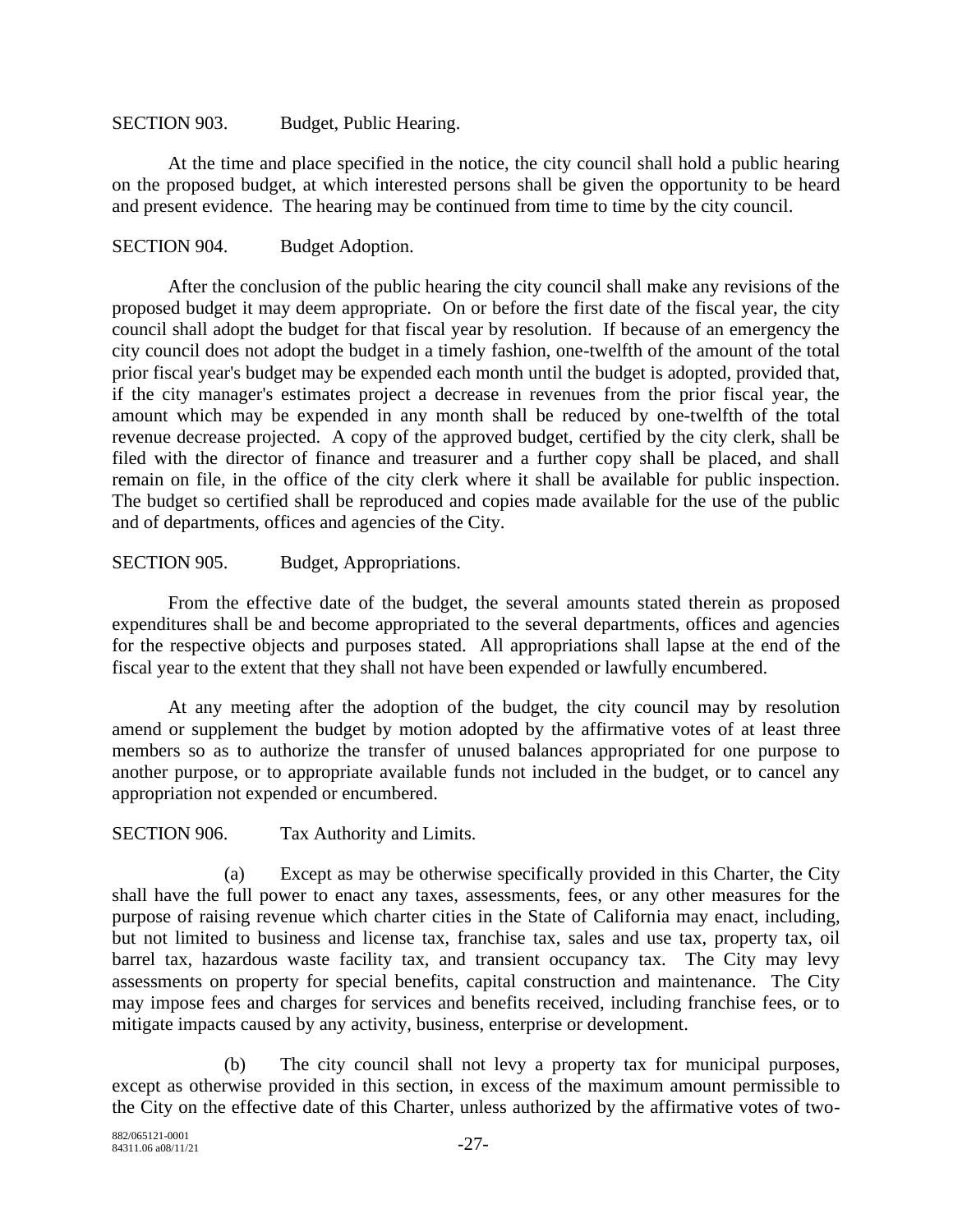thirds of those electors voting on a proposition to increase such levy at any election at which the question of such additional levy for municipal purposes is submitted to the electors, or unless authorized for general law cities under the general laws of the State of California.

(c) There may be levied and collected at the same time and in the same manner as other property taxes for municipal purposes are levied and collected, in addition to the above limit, a tax sufficient to meet all liabilities of the City for principal and interest of all bonds and judgments due and unpaid, or to become due during the ensuing fiscal year, which constitute general obligations of the City.

(d) Special levies, in addition to the above limits, may be made annually for the purposes, within the limits, and to the extent that cities may make special levies in addition to their general tax limit, under the codes and statutes of the State as they may exist from time to time. The proceeds of any such special levy shall be used only for the respective purposes for which it is levied.

(e) The city council is specifically authorized to regulate municipal finance and adopt ordinances, resolutions and orders within the municipal affairs of the City, and to void enactments of the State of California contrary thereto, except as otherwise provided by the State Constitution.

SECTION 907. Tax Procedure.

All such taxes, assessments and fees shall be imposed, levied, and collected as prescribed by ordinance of the city council, and in accordance with the State Constitution.

SECTION 908. Bonded Debt Limit.

The City shall not incur an indebtedness for municipal improvements which exceeds in the aggregate fifteen percent of the assessed value of all real and personal property of the City. Within the meaning of this Section, "indebtedness" means bonded indebtedness of the City payable from the proceeds of taxes levied upon taxable property in the City.

The City shall not incur any indebtedness or liability in any manner or for any purpose exceeding in any year the income and revenue provided for such year, without the assent of twothirds of the qualified electors thereof, voting at an election to be held for that purpose, nor unless before or at the time of incurring such indebtedness provision shall be made for the collection of an annual tax sufficient to pay the interest on such indebtedness as it falls due, and also provision to constitute a sinking fund for the payment of the principal thereof, on or before maturity, which shall not exceed forty years from the time of contracting the same.

## SECTION 909. Revenue Retention

Any revenues raised and collected by the City shall not be subject to subtraction, retention, attachment, withdrawal or any other form of involuntary reduction by another level of government.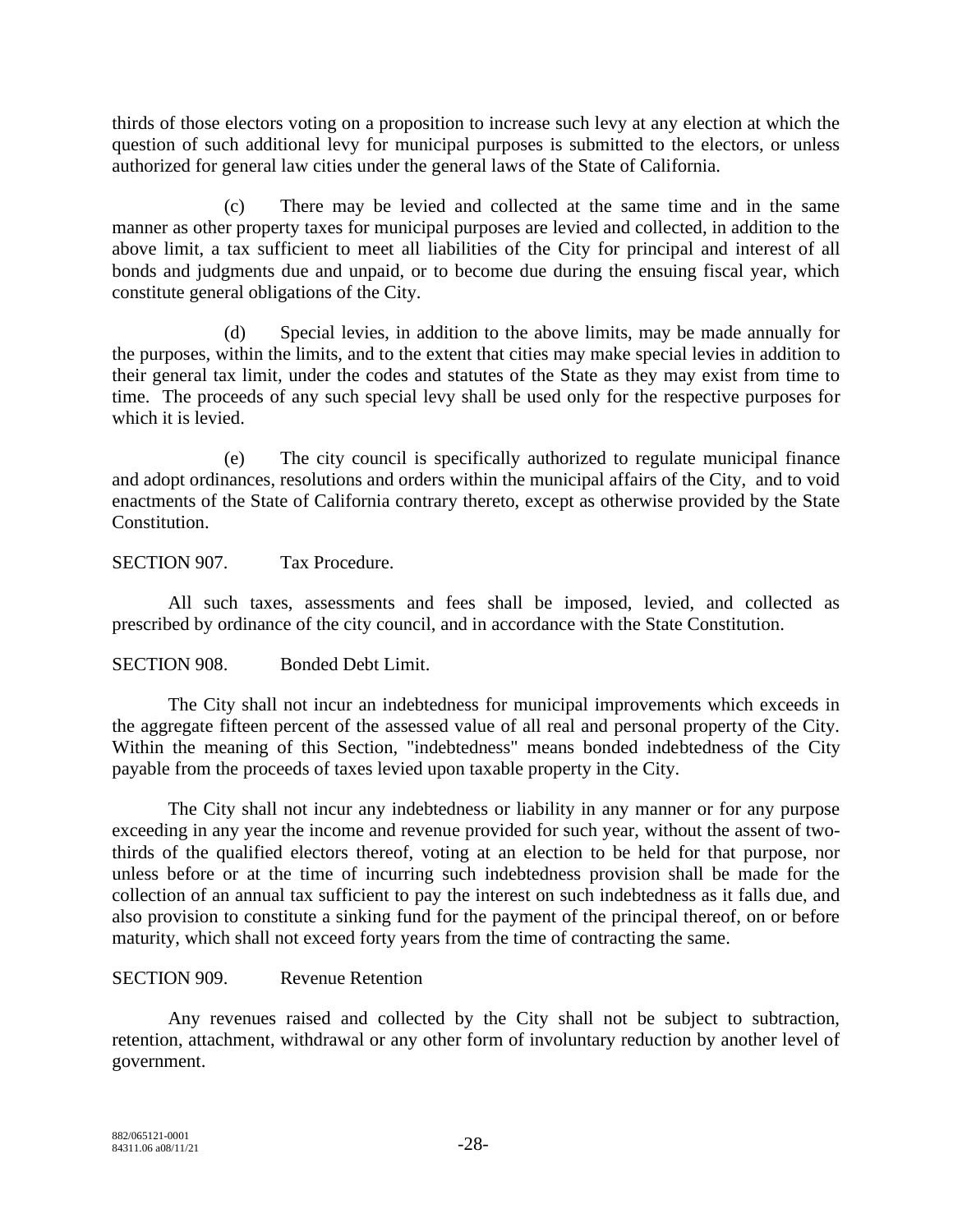No person, whether elected or appointed, acting on behalf of the City, shall be required to perform any function which is mandated by any other level of government, unless and until funds sufficient for the performance of such function are provided by said mandating authority.

#### SECTION 910. Presentation of Demands.

All claims for damages against the City shall be governed by the general laws of the State of California, so far as such general laws are applicable. For all claims not otherwise covered by the general laws of the State of California, all claims for damages against the City must be verified and presented to the city clerk within ninety days after the occurrence, event or transaction from which the damages allegedly arose, or within such shorter time as is otherwise provided by law, and shall set forth in detail the name and address of the claimant, the time, date, place and circumstances of the occurrence and the extent of the injuries or damages sustained. All such claims shall be approved or rejected by order of the city council and the date thereof given. City council may delegate its authority to reject claims to the city manager, city attorney, risk manager or other appropriate officer or department head. Any claim not approved or rejected by the city council within forty-five days of presentation of the claim to the city clerk shall be deemed rejected by operation of law.

All other demands against the City must be in writing and may be in the form of a bill, invoice, payroll, or formal demand. Each such demand shall be presented to the director of finance within ninety days after the last item of the account or claim accrued, but claims presented after ninety days may be honored in the discretion of the director of finance. The director of finance shall examine all claims presented. If the amount thereof is legally due and there remains on the books an unexhausted balance of an appropriation against which the same may be charged, the demand shall be approved and a warrant drawn therefor, payable out of the proper fund. Otherwise the claim shall be rejected, but any such rejection may be overruled by the city council.

All such demands must be approved by either the director of finance or the city manager. The director of finance shall transmit all demands, whether endorsed as approved or rejected, and warrants, if any, to the city council. If a demand is not one for an item included within an approved budget appropriation, prior to approval it shall require an amendment to the budget authorizing such payment. Any person dissatisfied with the city's refusal to approve any demand, in whole or in part, may present the same to the city council which, after examining into the matter, may approve or reject the demand in whole or in part.

## SECTION 911. Registering Warrants.

Warrants which are not paid for lack of funds shall be registered. All registered warrants shall be paid in the order of their registration when funds therefor are available and may bear interest from the date of registration at such rate as shall be fixed by the city council by resolution.

SECTION 912. Actions Against City.

No suit shall be brought for money or damages against the City or any board, commission or officer thereof until a claim or demand for the same has been presented as provided herein and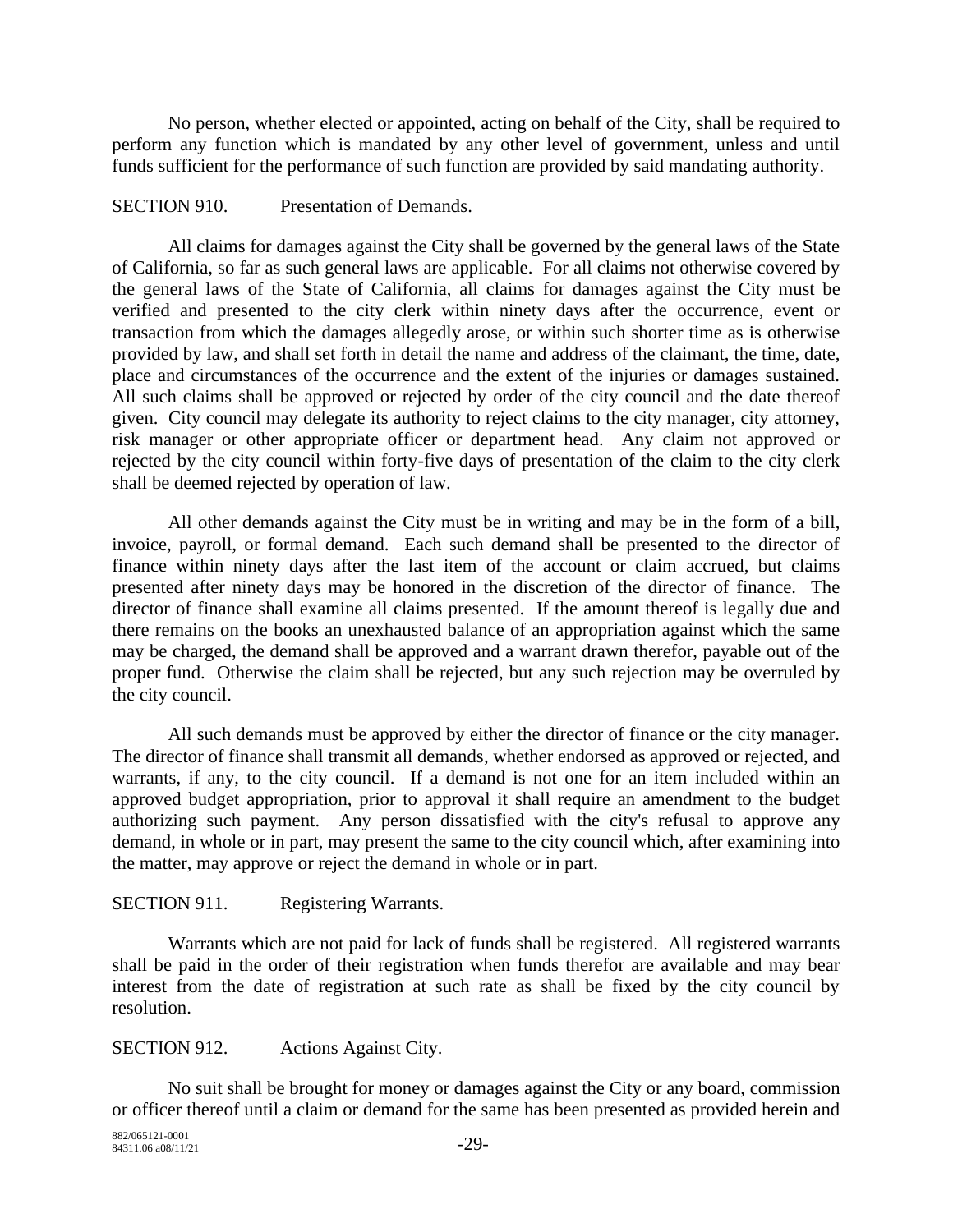such claim and demand has been rejected in whole or in part. If rejected in part suit may be brought to recover the whole. The city attorney shall respond to any such suit on behalf of the City.

#### SECTION 913. Independent Audit.

The city council shall employ, at the beginning of each fiscal year, a qualified certified public accountant who shall, at such time or times as may be specified by the city council, and at such other times as the accountant shall determine, examine the books, records, inventories and reports of all officers and employees who receive, handle or disburse public funds and of all such other officers, employees or departments as the city council may direct. As soon as practicable after the end of the fiscal year, a final audit and a report shall be submitted by such accountant to the city council, one copy thereof to be distributed to each member, one to the city manager, director of finance and general services, and city attorney, respectively, and sufficient additional copies of the audit shall be placed on file in the office of the city clerk where they shall be available for the general public.

#### SECTION 914. Purchasing Ordinance.

The city council may, by ordinance, establish procedures for the procurement of supplies, services, construction of public works, and the like. Such ordinance may provide requirements and procedures for competitive bidding, except that no competitive bidding shall be required for sole source contracts, contracts for professional services, or contracts undertaken in response to emergency situations. Such ordinance may also establish standards or qualifications for the screening of contractors or providers of goods and services by a prequalification process, so that in specified circumstances factors other than price may be considered, and a competitive registration process may be utilized based upon demonstrated competence and qualifications in planning, design, development, finance, construction, maintenance, improvement, repair and operational characteristics. The purchasing ordinance shall also establish criteria for insurance, bonding, liability, transferability, changes, terms, enforcement and other factors.

#### SECTION 915. Contracts: Execution.

The City shall not be bound by any contract, except as hereinafter provided, unless it is in writing, approved by the city council and signed on behalf of the City by the mayor and city clerk or by such other officer or officers as shall be designated by the city council. Any of said officers may sign a contract on behalf of the City when directed to do so by ordinance, resolution, or other order of the city council.

By ordinance or resolution the city council may authorize the city manager to bind the City, with or without a written contract, including by purchase order, for the acquisition of equipment, materials, supplies, labor, services or other items included within the budget approved by the city council, and may impose a monetary limit upon such authority.

The city council may by ordinance or resolution provide a method for the sale or exchange of personal property not needed in the City service or not fit for the purpose for which intended, and for the conveyance of title thereto.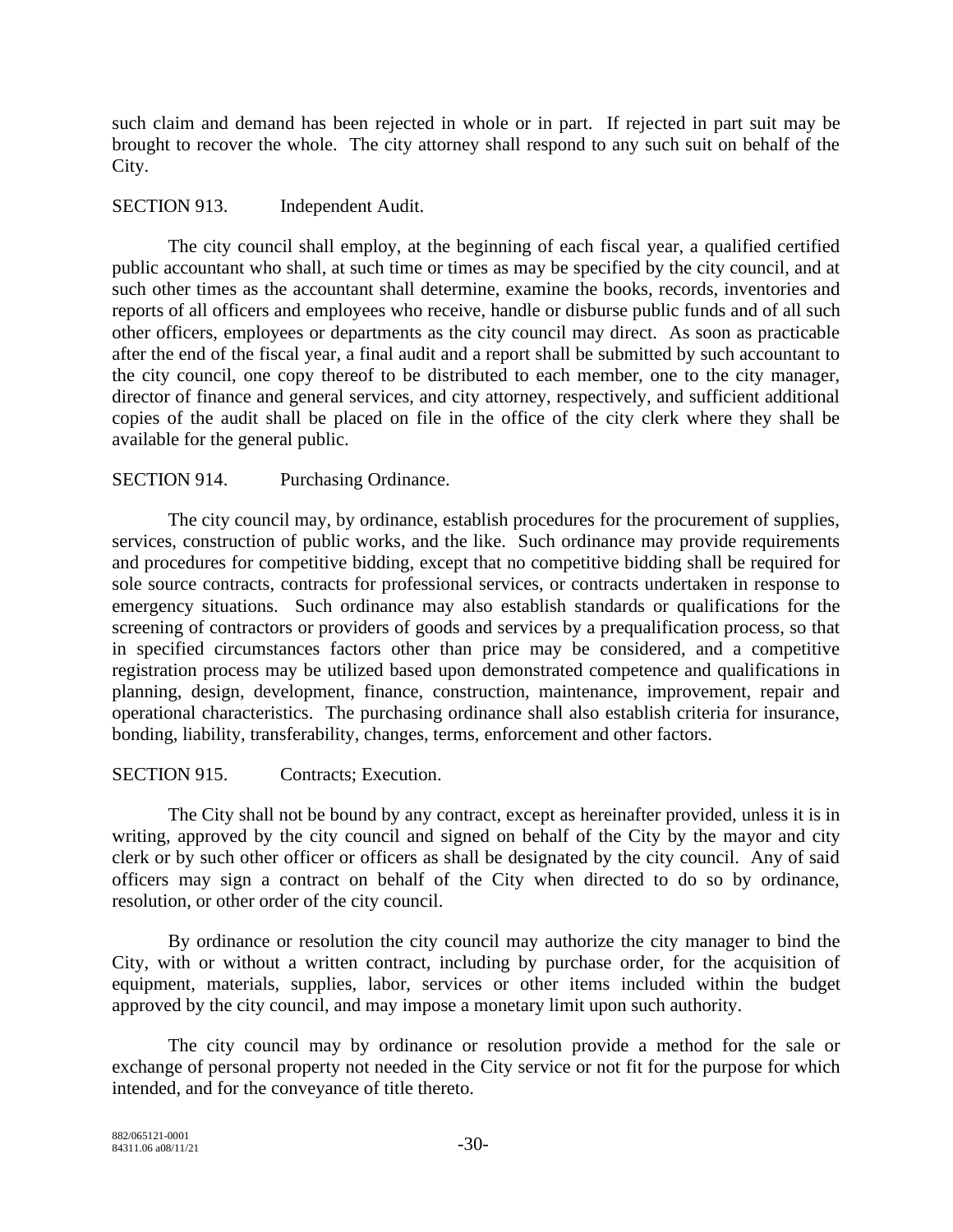Contracts for the sale of the products, commodities or services of any department or public utility owned, controlled or operated by the City may be made by the manager of such utility or by the head of the department or the city manager upon forms approved by the city manager and at rates fixed by the city council.

The provisions of this section shall not apply to services rendered by any person in the employ of the City.

Any easement, deed, covenant or other document subject to recordation shall be approved by the city council and city attorney provided that by ordinance or resolution the city council may delegate its authority therefor, and the authority to execute such documents, to the city manager.

#### SECTION 916. Granting of Franchises.

Any person, firm or corporation furnishing the City or its inhabitants with transportation, communication, terminal facilities, water, light, heat, electricity, gas, power, oil pipelines, television, refrigeration, storage or any other public utility or service, or using the public streets, ways, alleys or for the operation of plants works or equipment for the furnishing thereof, or traversing any portion of the City for the transmitting or conveying of any such service elsewhere, may be required by ordinance to have a valid and existing franchise therefor. The city council is empowered to grant such franchise to any person, firm or corporation, whether operating under an existing franchise or not, and to prescribe the terms and conditions of any such grant. It may also provide, by procedural ordinance, the method of procedure and additional terms and conditions of any such grant or the making thereof, all subject to the provisions of this Charter. Nothing in this section, or elsewhere in this article, shall apply to the City, or to any department thereof, when furnishing any such utility or service.

#### SECTION 917. Resolution of Intention to Grant Franchise; Notice and Public Hearing.

Unless otherwise provided by ordinance of the city council, before granting any franchise, the city council shall pass a resolution declaring its intention to grant the same, stating the name of the proposed grantee, the character of the franchise and the terms and conditions upon which it is proposed to be granted. Such resolution shall fix and set forth the day, hour and place when and where any persons having any interest therein or any objection to the granting thereof may appear before the city council and be heard thereon. It shall direct the city clerk to publish said resolution at least once, within fifteen days of the passage thereof, in a newspaper of general circulation in the City. Said notice shall be published at least ten days prior to the date of hearing.

At the time set for the hearing the city council shall proceed to hear and pass upon all protests and its decision thereon shall be final and conclusive. Thereafter it may by ordinance grant the franchise on the terms and conditions specified in the resolution of intention to grant the same, subject to the right of referendum of the people, or it may deny the same. If the city council shall determine that changes should be made in the terms and conditions upon which the franchise is proposed to be granted, a new resolution of intention shall be adopted and like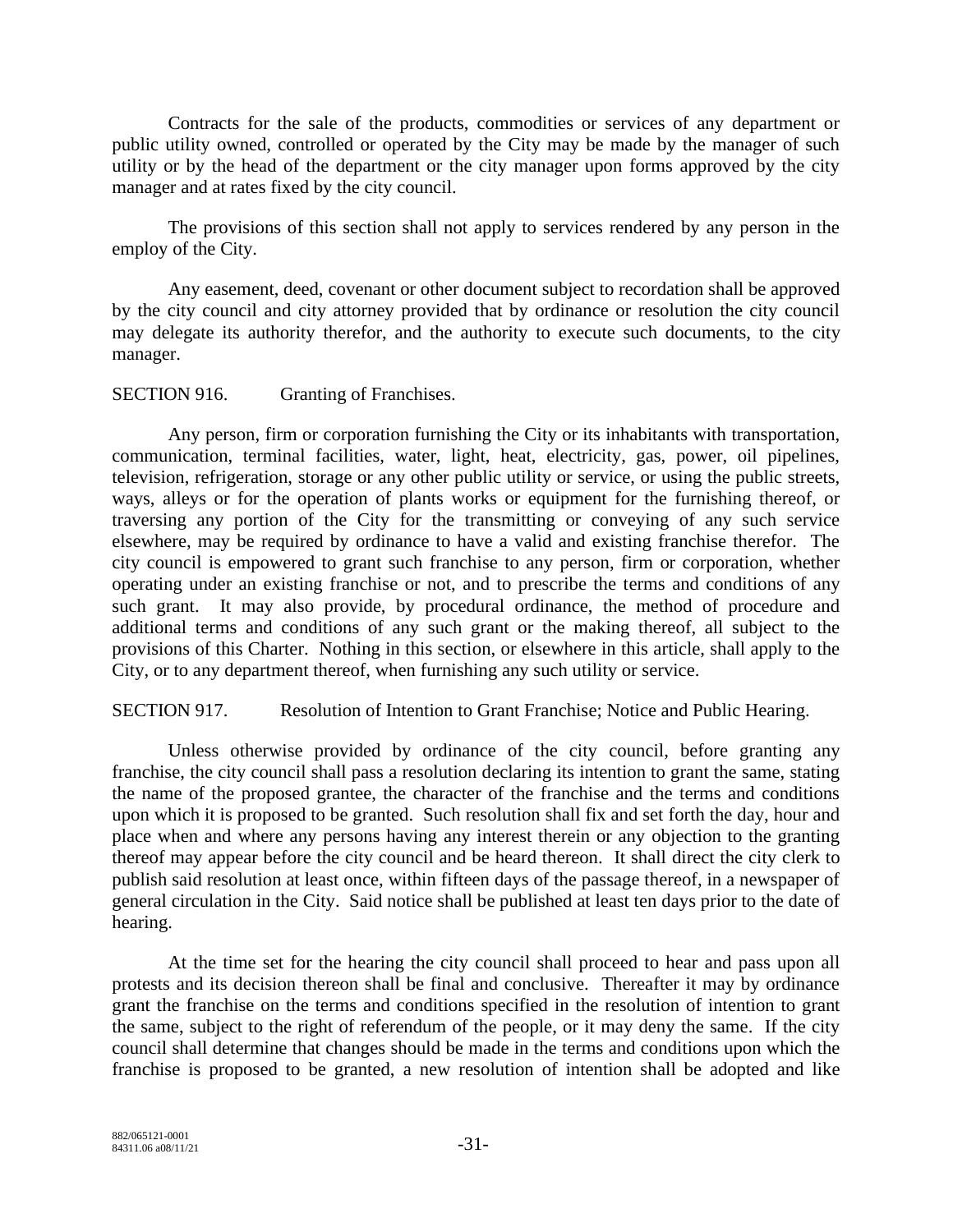proceedings had thereon. In connection with granting any franchise, city council may set and collect any franchise fee it deems reasonable, so long as such fee is not arbitrary or confiscatory.

#### SECTION 918. Term of Franchise.

Every franchise shall state the term for which it is granted, which shall not exceed fifteen years. Any franchise agreement entered into by the City and effective on the effective date of this Charter, whose term extends beyond twenty years after the effective date of this Charter, shall continue in effect for a period of fifteen years beyond the effective date of the Charter, and no further, provided that any franchisee whose franchise is in effect on the effective date of this Charter may seek an extension of the franchise from city council beyond the fifteen year limit, which city council may grant if it finds the fifteen year limit would impair the franchisee's ability to realize a reasonable return on investment of funds invested prior to the effective date of this Charter, in reliance on the franchise. City council may promulgate rules and regulations for the making and consideration of applications for such extensions of franchises.

#### SECTION 919. Franchise Inapplicable to City.

No franchise requirement of the City shall apply to the City, nor any subdivision, department, or division thereof.

#### SECTION 920. Eminent Domain.

No franchise grant shall in any way, or to any extent, impair or affect the right of the City to acquire the property of the grantee thereof either by purchase or through the exercise of the right of eminent domain, and nothing therein contained shall be construed to contract away or to modify or to abridge, either for a term or in perpetuity, the City's right of eminent domain with respect to any public or private utility. In such a proceeding, no value shall be assigned to the franchise rights themselves, but only to any fixtures or equipment, or other interests arising out of the exercise of the franchise rights, as may be compensable under the general laws of the State of California.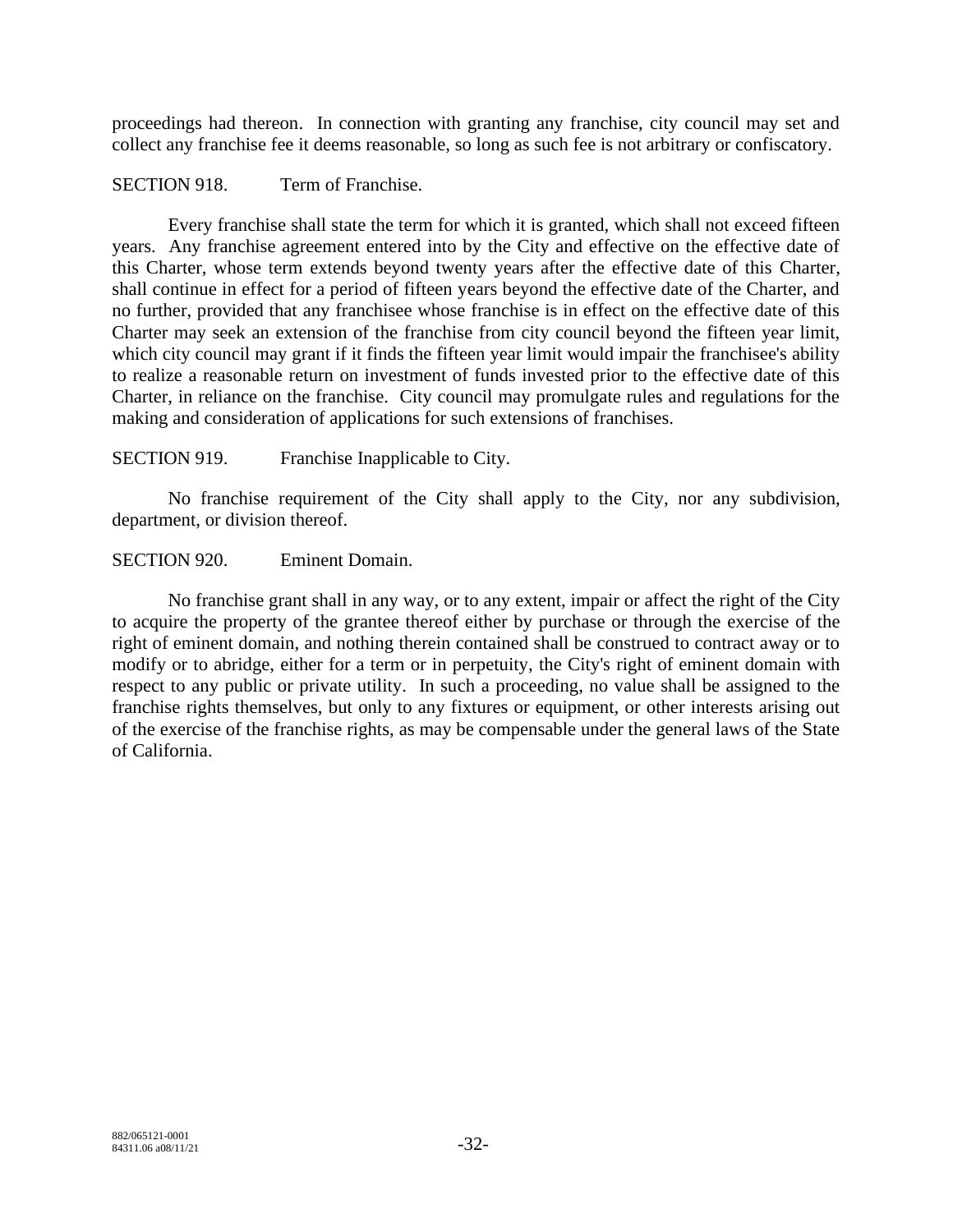| <b>SECTION 100.</b><br><b>SECTION 101.</b><br><b>SECTION 102.</b><br>Continuance of Present Officers and Employees1<br><b>SECTION 103.</b><br><b>SECTION 104.</b><br><b>SECTION 105.</b><br><b>SECTION 106.</b><br>SECTION 107.<br><b>SECTION 108.</b><br><b>SECTION 109.</b><br><b>SECTION 200.</b><br><b>SECTION 201.</b><br><b>SECTION 202.</b><br>SECTION 203.<br>Establishment of Specialized Agencies or Authorities3<br><b>SECTION 204.</b><br>SECTION 205.<br><b>SECTION 300.</b><br><b>SECTION 301.</b><br><b>SECTION 302.</b><br><b>SECTION 303.</b><br><b>SECTION 304.</b><br><b>SECTION 305.</b><br><b>SECTION 306.</b><br>SECTION 307.<br><b>SECTION 308.</b><br><b>SECTION 309.</b><br><b>SECTION 310.</b><br><b>SECTION 311.</b><br><b>SECTION 312.</b><br><b>SECTION 313.</b><br><b>SECTION 314.</b><br><b>SECTION 315.</b><br><b>SECTION 316.</b><br>SECTION 317.<br><b>SECTION 318.</b><br><b>SECTION 319.</b> |  |  |
|----------------------------------------------------------------------------------------------------------------------------------------------------------------------------------------------------------------------------------------------------------------------------------------------------------------------------------------------------------------------------------------------------------------------------------------------------------------------------------------------------------------------------------------------------------------------------------------------------------------------------------------------------------------------------------------------------------------------------------------------------------------------------------------------------------------------------------------------------------------------------------------------------------------------------------|--|--|
|                                                                                                                                                                                                                                                                                                                                                                                                                                                                                                                                                                                                                                                                                                                                                                                                                                                                                                                                  |  |  |
|                                                                                                                                                                                                                                                                                                                                                                                                                                                                                                                                                                                                                                                                                                                                                                                                                                                                                                                                  |  |  |
|                                                                                                                                                                                                                                                                                                                                                                                                                                                                                                                                                                                                                                                                                                                                                                                                                                                                                                                                  |  |  |
|                                                                                                                                                                                                                                                                                                                                                                                                                                                                                                                                                                                                                                                                                                                                                                                                                                                                                                                                  |  |  |
|                                                                                                                                                                                                                                                                                                                                                                                                                                                                                                                                                                                                                                                                                                                                                                                                                                                                                                                                  |  |  |
|                                                                                                                                                                                                                                                                                                                                                                                                                                                                                                                                                                                                                                                                                                                                                                                                                                                                                                                                  |  |  |
|                                                                                                                                                                                                                                                                                                                                                                                                                                                                                                                                                                                                                                                                                                                                                                                                                                                                                                                                  |  |  |
|                                                                                                                                                                                                                                                                                                                                                                                                                                                                                                                                                                                                                                                                                                                                                                                                                                                                                                                                  |  |  |
|                                                                                                                                                                                                                                                                                                                                                                                                                                                                                                                                                                                                                                                                                                                                                                                                                                                                                                                                  |  |  |
|                                                                                                                                                                                                                                                                                                                                                                                                                                                                                                                                                                                                                                                                                                                                                                                                                                                                                                                                  |  |  |
|                                                                                                                                                                                                                                                                                                                                                                                                                                                                                                                                                                                                                                                                                                                                                                                                                                                                                                                                  |  |  |
|                                                                                                                                                                                                                                                                                                                                                                                                                                                                                                                                                                                                                                                                                                                                                                                                                                                                                                                                  |  |  |
|                                                                                                                                                                                                                                                                                                                                                                                                                                                                                                                                                                                                                                                                                                                                                                                                                                                                                                                                  |  |  |
|                                                                                                                                                                                                                                                                                                                                                                                                                                                                                                                                                                                                                                                                                                                                                                                                                                                                                                                                  |  |  |
|                                                                                                                                                                                                                                                                                                                                                                                                                                                                                                                                                                                                                                                                                                                                                                                                                                                                                                                                  |  |  |
|                                                                                                                                                                                                                                                                                                                                                                                                                                                                                                                                                                                                                                                                                                                                                                                                                                                                                                                                  |  |  |
|                                                                                                                                                                                                                                                                                                                                                                                                                                                                                                                                                                                                                                                                                                                                                                                                                                                                                                                                  |  |  |
|                                                                                                                                                                                                                                                                                                                                                                                                                                                                                                                                                                                                                                                                                                                                                                                                                                                                                                                                  |  |  |
|                                                                                                                                                                                                                                                                                                                                                                                                                                                                                                                                                                                                                                                                                                                                                                                                                                                                                                                                  |  |  |
|                                                                                                                                                                                                                                                                                                                                                                                                                                                                                                                                                                                                                                                                                                                                                                                                                                                                                                                                  |  |  |
|                                                                                                                                                                                                                                                                                                                                                                                                                                                                                                                                                                                                                                                                                                                                                                                                                                                                                                                                  |  |  |
|                                                                                                                                                                                                                                                                                                                                                                                                                                                                                                                                                                                                                                                                                                                                                                                                                                                                                                                                  |  |  |
|                                                                                                                                                                                                                                                                                                                                                                                                                                                                                                                                                                                                                                                                                                                                                                                                                                                                                                                                  |  |  |
|                                                                                                                                                                                                                                                                                                                                                                                                                                                                                                                                                                                                                                                                                                                                                                                                                                                                                                                                  |  |  |
|                                                                                                                                                                                                                                                                                                                                                                                                                                                                                                                                                                                                                                                                                                                                                                                                                                                                                                                                  |  |  |
|                                                                                                                                                                                                                                                                                                                                                                                                                                                                                                                                                                                                                                                                                                                                                                                                                                                                                                                                  |  |  |
|                                                                                                                                                                                                                                                                                                                                                                                                                                                                                                                                                                                                                                                                                                                                                                                                                                                                                                                                  |  |  |
|                                                                                                                                                                                                                                                                                                                                                                                                                                                                                                                                                                                                                                                                                                                                                                                                                                                                                                                                  |  |  |
|                                                                                                                                                                                                                                                                                                                                                                                                                                                                                                                                                                                                                                                                                                                                                                                                                                                                                                                                  |  |  |
|                                                                                                                                                                                                                                                                                                                                                                                                                                                                                                                                                                                                                                                                                                                                                                                                                                                                                                                                  |  |  |
|                                                                                                                                                                                                                                                                                                                                                                                                                                                                                                                                                                                                                                                                                                                                                                                                                                                                                                                                  |  |  |
|                                                                                                                                                                                                                                                                                                                                                                                                                                                                                                                                                                                                                                                                                                                                                                                                                                                                                                                                  |  |  |
|                                                                                                                                                                                                                                                                                                                                                                                                                                                                                                                                                                                                                                                                                                                                                                                                                                                                                                                                  |  |  |
|                                                                                                                                                                                                                                                                                                                                                                                                                                                                                                                                                                                                                                                                                                                                                                                                                                                                                                                                  |  |  |
|                                                                                                                                                                                                                                                                                                                                                                                                                                                                                                                                                                                                                                                                                                                                                                                                                                                                                                                                  |  |  |
|                                                                                                                                                                                                                                                                                                                                                                                                                                                                                                                                                                                                                                                                                                                                                                                                                                                                                                                                  |  |  |
|                                                                                                                                                                                                                                                                                                                                                                                                                                                                                                                                                                                                                                                                                                                                                                                                                                                                                                                                  |  |  |
|                                                                                                                                                                                                                                                                                                                                                                                                                                                                                                                                                                                                                                                                                                                                                                                                                                                                                                                                  |  |  |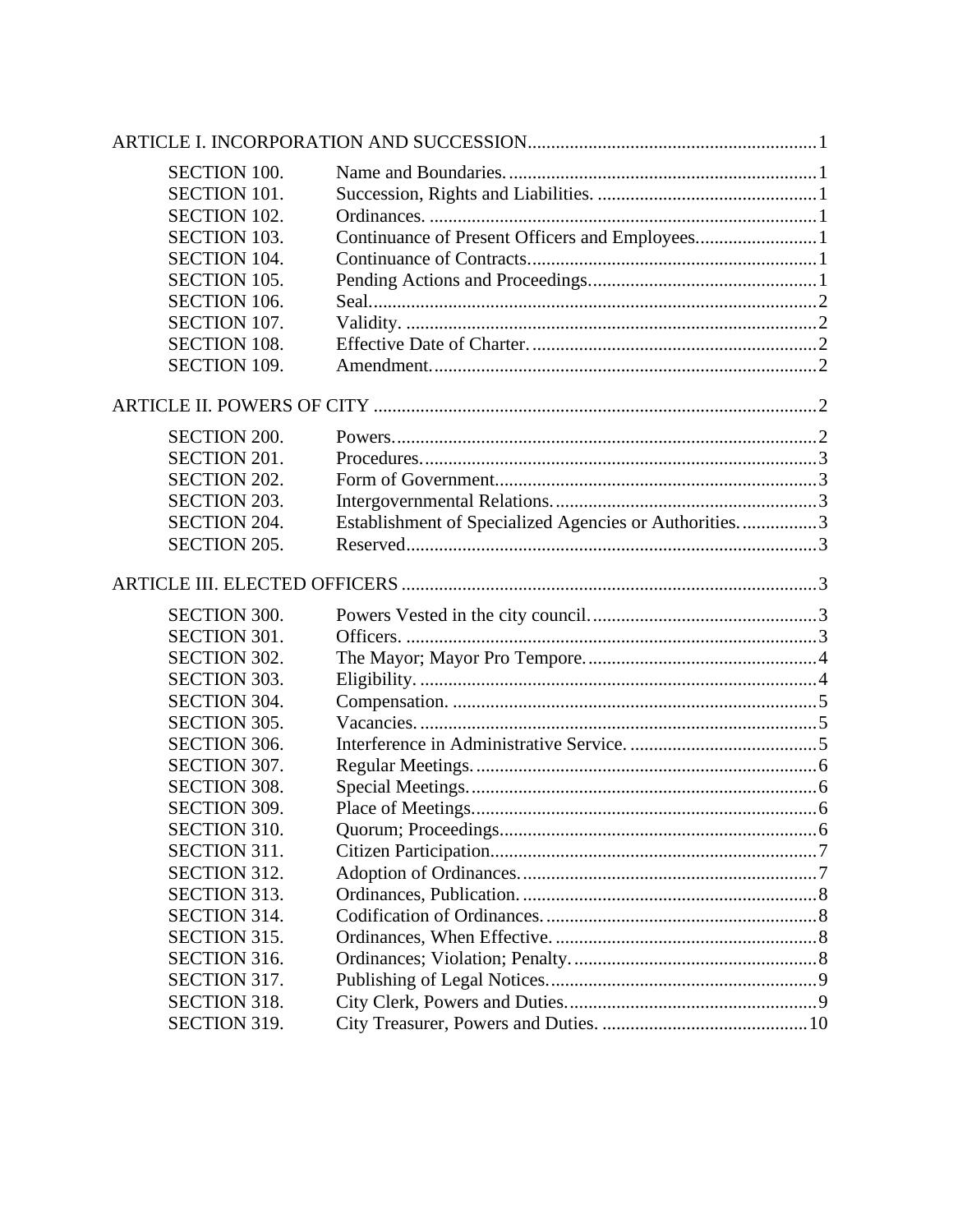|                     | ARTICLE IV. CITY COUNCIL APPOINTED OFFICERS; CITY MANAGER AND |  |
|---------------------|---------------------------------------------------------------|--|
|                     |                                                               |  |
| <b>SECTION 400.</b> |                                                               |  |
| <b>SECTION 401.</b> |                                                               |  |
| <b>SECTION 402.</b> |                                                               |  |
| SECTION 403.        |                                                               |  |
| <b>SECTION 404.</b> |                                                               |  |
| <b>SECTION 405.</b> |                                                               |  |
| <b>SECTION 406.</b> |                                                               |  |
| SECTION 407.        |                                                               |  |
| <b>SECTION 408.</b> |                                                               |  |
|                     |                                                               |  |
| <b>SECTION 500.</b> |                                                               |  |
| <b>SECTION 501.</b> |                                                               |  |
| <b>SECTION 502.</b> |                                                               |  |
| <b>SECTION 503.</b> |                                                               |  |
| <b>SECTION 504.</b> |                                                               |  |
| <b>SECTION 505.</b> |                                                               |  |
| <b>SECTION 506.</b> |                                                               |  |
| SECTION 507.        |                                                               |  |
|                     |                                                               |  |
|                     |                                                               |  |
| <b>SECTION 600.</b> |                                                               |  |
| SECTION 601.        |                                                               |  |
| <b>SECTION 602.</b> |                                                               |  |
| <b>SECTION 603.</b> |                                                               |  |
| SECTION 604.        |                                                               |  |
| SECTION 605.        |                                                               |  |
| <b>SECTION 606.</b> | Indemnification of Members of Boards and                      |  |
|                     |                                                               |  |
| SECTION 607.        |                                                               |  |
| <b>SECTION 608.</b> |                                                               |  |
| SECTION 609.        |                                                               |  |
| <b>SECTION 610.</b> |                                                               |  |
|                     |                                                               |  |
| SECTION 701.        |                                                               |  |
| <b>SECTION 702.</b> |                                                               |  |
| <b>SECTION 703.</b> |                                                               |  |
| SECTION 704.        |                                                               |  |
| <b>SECTION 705.</b> | California Public Employees Retirement System24               |  |
| <b>SECTION 706.</b> | Termination of California Public Employees Retirement         |  |
|                     |                                                               |  |
| SECTION 707.        |                                                               |  |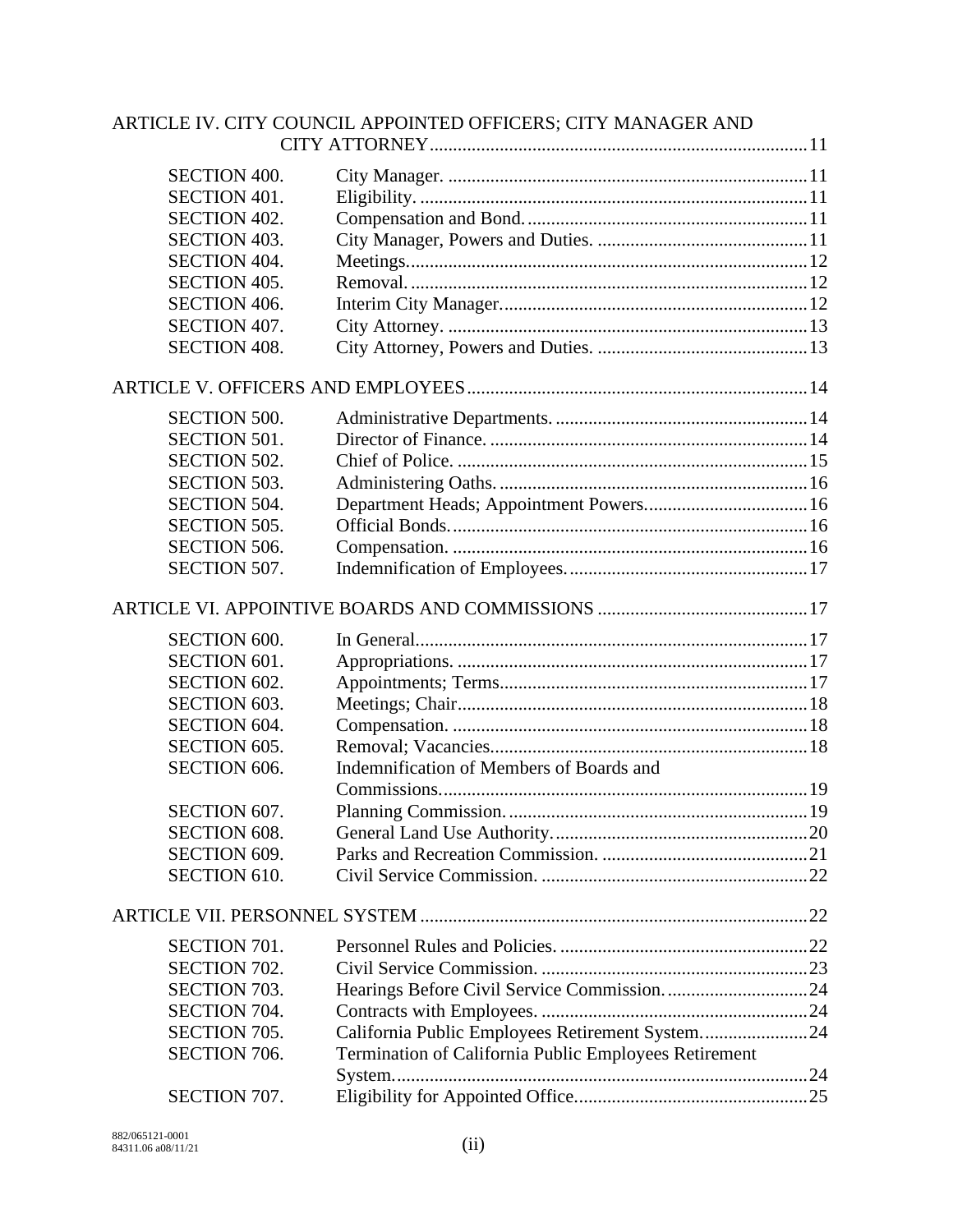| SECTION 708.        | Illegal Contracts; Financial Interest; Incompatible    |  |
|---------------------|--------------------------------------------------------|--|
|                     |                                                        |  |
|                     |                                                        |  |
|                     |                                                        |  |
| <b>SECTION 800.</b> |                                                        |  |
| <b>SECTION 801.</b> |                                                        |  |
| <b>SECTION 802.</b> |                                                        |  |
| <b>SECTION 803.</b> |                                                        |  |
|                     |                                                        |  |
| <b>SECTION 900.</b> |                                                        |  |
| SECTION 901.        | Annual Budget; Preparation by the City Manager26       |  |
| <b>SECTION 902.</b> |                                                        |  |
| <b>SECTION 903.</b> |                                                        |  |
| <b>SECTION 904.</b> |                                                        |  |
| <b>SECTION 905.</b> |                                                        |  |
| <b>SECTION 906.</b> |                                                        |  |
| SECTION 907.        |                                                        |  |
| <b>SECTION 908.</b> |                                                        |  |
| SECTION 909.        |                                                        |  |
| <b>SECTION 910.</b> |                                                        |  |
| SECTION 911.        |                                                        |  |
| SECTION 912.        |                                                        |  |
| <b>SECTION 913.</b> |                                                        |  |
| SECTION 914.        |                                                        |  |
| SECTION 915.        |                                                        |  |
| SECTION 916.        | Resolution of Intention to Grant Franchise; Notice and |  |
|                     |                                                        |  |
| SECTION 917.        |                                                        |  |
| <b>SECTION 918.</b> |                                                        |  |
| SECTION 919.        |                                                        |  |